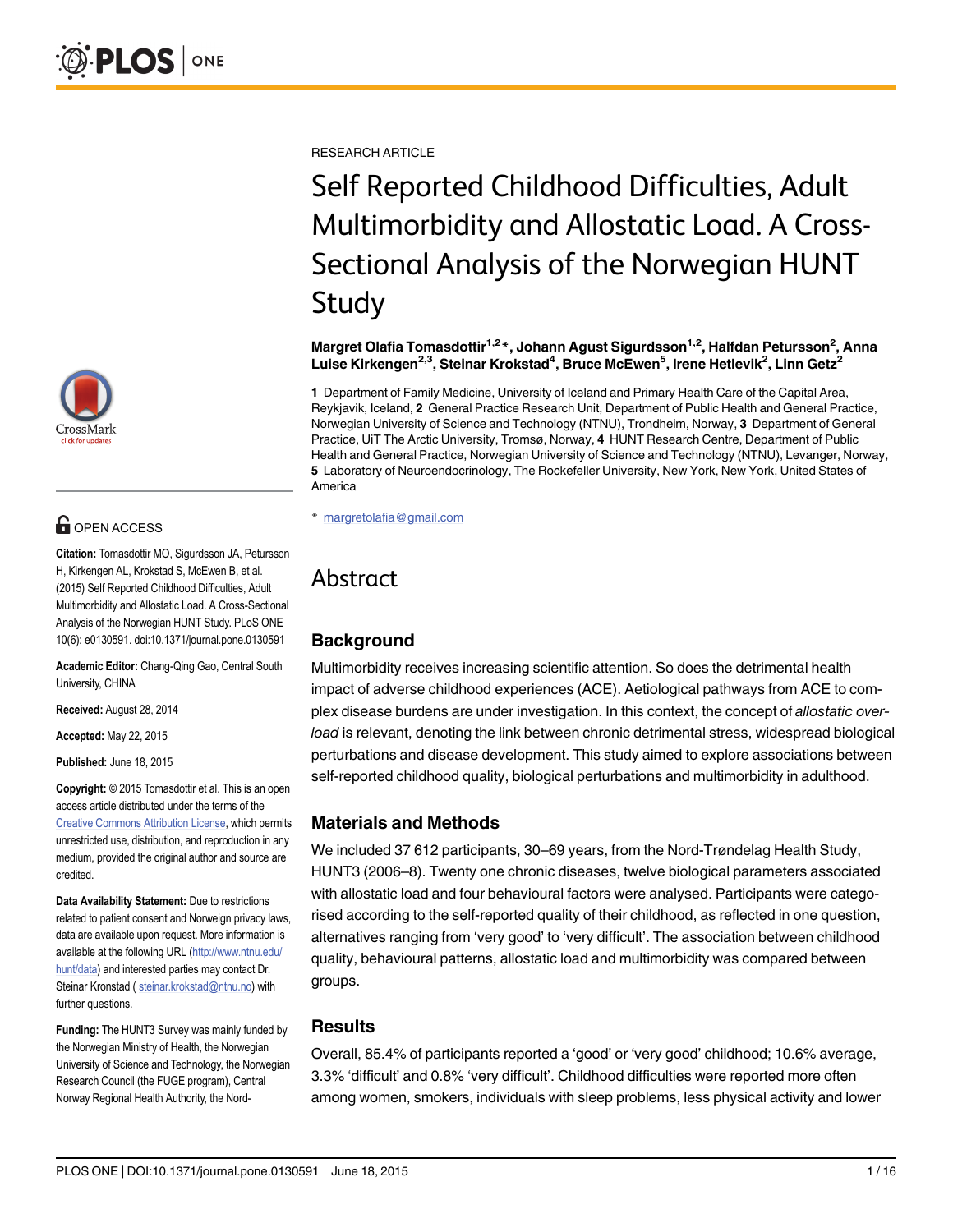<span id="page-1-0"></span>

Trøndelag County Council and the Norwegian Institute of Public Health. The present analysis received support from the Research Fund of the Icelandic College of Family Physicians. The funders had no role in study design, data collection and analysis, decision to publish, or preparation of the manuscript.

Competing Interests: The authors have declared that no competing interests exist.

education. In total, 44.8% of participants with a very good childhood had multimorbidity compared to 77.1% of those with a very difficult childhood (Odds ratio: 5.08; 95% CI: 3.63– 7.11). Prevalences of individual diseases also differed significantly according to childhood quality; all but two (cancer and hypertension) showed a significantly higher prevalence (p<0.05) as childhood was categorised as more difficult. Eight of the 12 allostatic parameters differed significantly between childhood groups.

#### **Conclusions**

We found a general, graded association between self-reported childhood difficulties on the one hand and multimorbidity, individual disease burden and biological perturbations on the other. The finding is in accordance with previous research which conceptualises allostatic overload as an important route by which childhood adversities become biologically embodied.

#### Introduction

Most consultations with adults in primary care involve more than one health problem or disease  $[1,2]$  $[1,2]$ . Multimorbidity, defined by WHO as being affected with two or more chronic health conditions  $[3]$  $[3]$ , has received increased recognition over the past years  $[4,5]$  $[4,5]$  and has even been termed one of the major medical challenges of the 21st century [[3](#page-11-0),[6](#page-11-0)]. Recent research sheds light on various aspects of multimorbidity, mostly focusing on prevalence data  $[5,7-10]$  $[5,7-10]$  $[5,7-10]$  and specific patterns of clustering  $[11–13]$  $[11–13]$  $[11–13]$  $[11–13]$ . Multimorbidity increases with age  $[7,8,14]$  and is more common in lower socioeconomic groups  $[8,15,16]$  $[8,15,16]$  $[8,15,16]$  $[8,15,16]$  $[8,15,16]$ . Beyond this, scientific knowledge pertaining to multimorbidity is still incomplete [[10](#page-11-0)[,17\]](#page-12-0).

Multimorbid disease clusters tend to defy diagnostic categories within the 'somatic' and 'mental health' domains respectively, and typically also transgress this dichotomy  $[10,11]$  $[10,11]$  $[10,11]$  $[10,11]$  $[10,11]$ . This evokes the question whether multimorbidity ought to be seen as an artefact of the reigning biomedical classification systems, sometimes referred to as medical 'silo' thinking [\[10,](#page-11-0)[18](#page-12-0)–[20](#page-12-0)].

Recognizing multimorbidity as a fundamental challenge to both medical theory and practice, authoritative voices have called for a shift from fragmented, disease-oriented medical care to an integrative 'person-focused' or 'person-centered' care [\[21,22\]](#page-12-0). Irrespective of on-going controversies relating to the practical delivery of clinical care, the link between low socio-economic status and multimorbidity has actualized a scientific interest in potential underlying causes of ill health in general [\[15,](#page-11-0)[17](#page-12-0),[20](#page-12-0)]. Using terms such as 'the causes behind the causes' and 'the biology of disadvantage' researchers draw scientific attention to the general impact of relational and socio-political factors which undermine human health [\[10,](#page-11-0)[23](#page-12-0)].

The technological capacity to explore bio-molecular mechanisms which might link lifetime experiences to human health and disease has evolved rapidly during recent years. Researchers focus on various pathways or markers, such as immune mechanisms  $[24-27]$  $[24-27]$  $[24-27]$ , autonomic imbalance  $[27-31]$  $[27-31]$  $[27-31]$ , endocrine stress responses  $[32-34]$  $[32-34]$  $[32-34]$  $[32-34]$  $[32-34]$ , epigenetic mechanisms  $[35,36]$  $[35,36]$ , and telomere maintenance [[37,38](#page-12-0)]. This reflects how stress exerts its effects on various biological subsystems and indicates the relevance of exploring the human physiological adaptive systems as a complex whole. The concept of allostasis (gr: stability through change) [\[39\]](#page-12-0) is based on such an integrative perspective, as previously described  $[10,23]$  $[10,23]$  $[10,23]$ . Essentially, *allostasis* refers to a living organism's physiological ability to guard its integrity (including cellular homeostasis)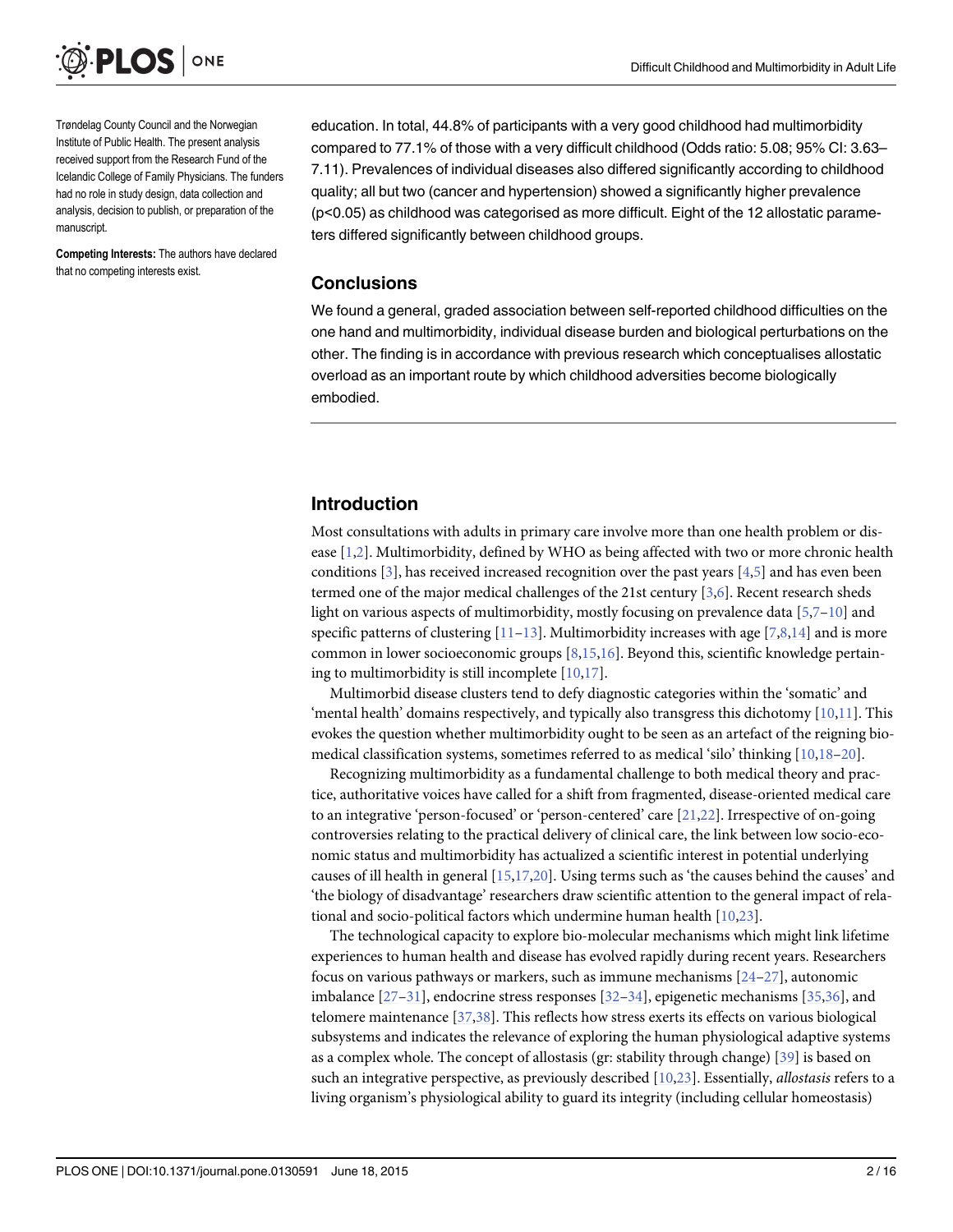<span id="page-2-0"></span>when encountering challenges and stressors. Allostatic load denotes the cumulative impact of strain on the organism over time, while allostatic overload denotes a 'red flag' physiological risk scenario, where the organism's adaptive and restorative capacity is overtaxed to such an extent that adaptability and flexibility decline prematurely  $[39-41]$  $[39-41]$  $[39-41]$ . Allostatic overload results in a gradual loss of physiological flexibility, initially reflected by subtle but wide-spread physiological perturbations and an increased risk of complex disease development, informed by congeni-tal and acquired susceptibilities [[10](#page-11-0)].

The trajectory from adverse childhood experiences to health problems in adult life has received increasing scientific attention since the late 1990s. The US Adverse Childhood Experiences Study represented a milestone as it documented a linear relationship between the number of adversity categories in childhood and morbidity-burden in adult life, both in the somatic and mental domains  $[42,43]$  $[42,43]$ . Associations between adverse childhood experiences and health problems in adult life (somatic and psychiatric conditions, including addictive behaviours and sleep problems) have later been confirmed in various contexts [\[44](#page-13-0)–[54\]](#page-13-0). These studies have typically focused on predefined adverse experiences, including different forms of abuse, neglect and dysfunctional households [\[50,54](#page-13-0)–[59](#page-13-0)]. Increasing evidence links adverse childhood experiences to future health problems with reference to allostatic overload [\[60](#page-13-0)–[63\]](#page-14-0). To our knowledge, the association between a subjective, global evaluation of the childhood and adult health has not been examined.

# Research hypothesis

In light of the documented association between adverse childhood experiences and health problems, as well as conceptual and empirical links between childhood difficulties and allostatic overload, we outline a framework for our hypothesis, based on our understanding of the topic and the research literature ([Fig 1\)](#page-3-0). The aim of the present study was to explore the connections indicated in the model by studying the association between experience of childhood and multimorbidity in adult life, taking into account the possible effect of behavioural factors as well as markers of allostatic overload.

# Study Population and Methods

The Nord-Trøndelag Health Study (HUNT) is a renowned, population based study whose third wave, HUNT3, was carried out in 2006–2008. Every adult living in Nord-Trøndelag County, Norway, was invited to participate and 54% accepted participation [\[64\]](#page-14-0). The HUNT3 population has been considered fairly representative of the Norwegian population. It is ethnically homogenous, and since Nord-Trøndelag lacks large cities, the social inequalities in the HUNT population might be smaller than for Norway in general [[64](#page-14-0),[65](#page-14-0)].

The HUNT3 data were collected through questionnaires, physical examinations and blood samples. For the present analysis people aged 30–69 years who answered the question regarding childhood experience were included, in total 37 612 participants with participation rate of 58% (missing 373 individuals or 1% that did not answer regarding childhood experience) [\[64\]](#page-14-0). The youngest age groups were somewhat underrepresented, with only 31% participation rate for people aged 20–29 years  $[66]$ . They were therefore excluded from the present analyses along with people aged 70 years or more in whom multimorbidity is highly prevalent due to age  $[7]$  $[7]$ .

#### Assessment of childhood difficulties in HUNT3

The overall quality of the respondents' childhood was addressed in HUNT3 by one single question with five fixed response alternatives, referring to the respondent's subjective, global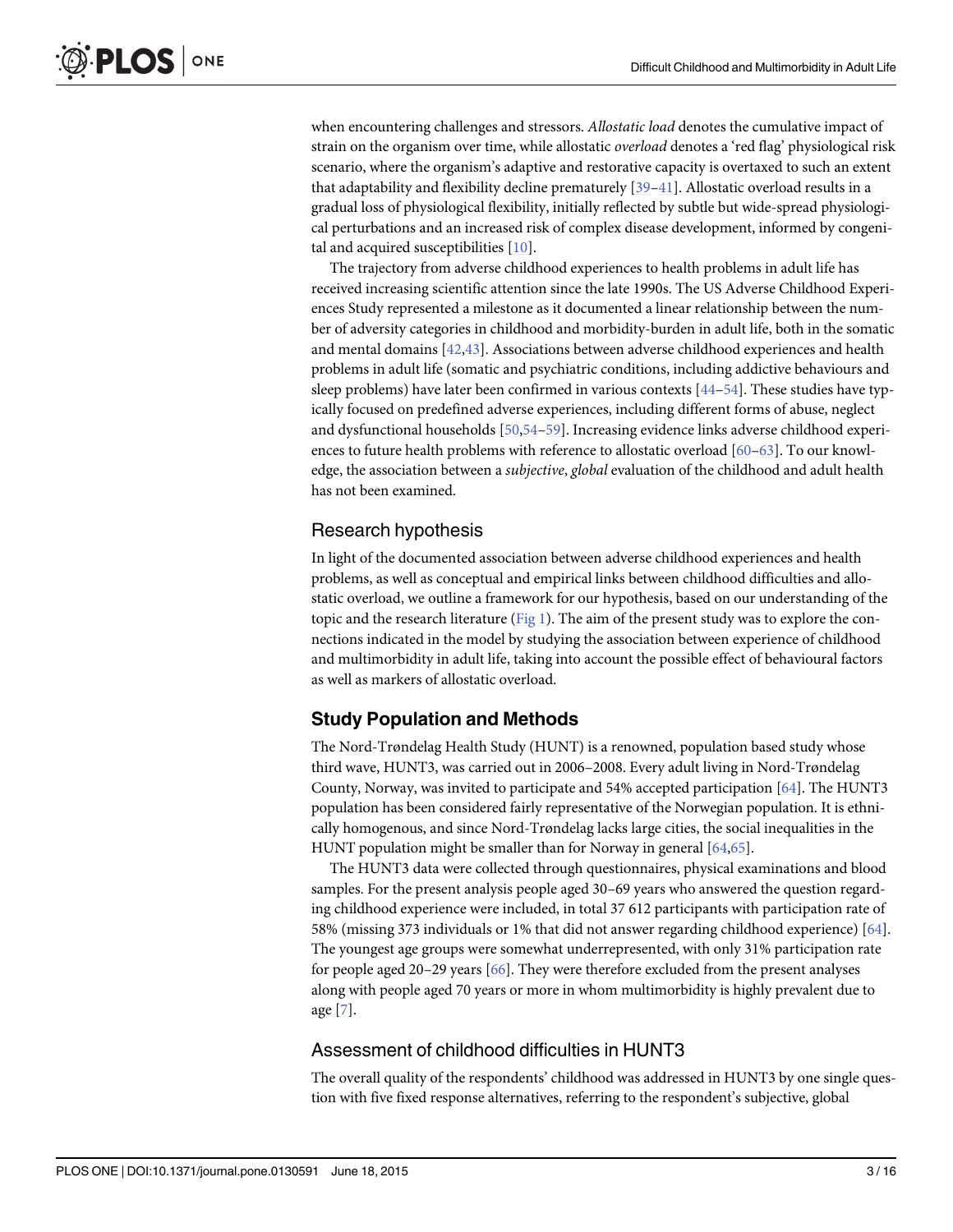<span id="page-3-0"></span>

[Fig 1. M](#page-2-0)odel illustrating the hypothesized links between childhood difficulties and multimorbidity. All arrows indicate potential pathways connecting adverse childhood experiences to multimorbidity. The solidity of the arrows reflect the proposed relative impact of the illustrated factors. Our main hypothesis is indicated by the red arrows leading from a difficult childhood to multimorbidity through allostatic overload. The blue arrows indicate a presumed impact of behavioural and relational patterns in this development. The black arrows reflect additional pathways that might play a significant but generally more limited role.

doi:10.1371/journal.pone.0130591.g001

perception of his/her childhood. Our childhood experience question was phrased (here translated to English): 'When you think about your childhood, would you describe it as': 'Very good–good–average–difficult–very difficult'. The question appeared among relatively neutral questions related to everyday topics such as intake of dairy products and living with pets in childhood (questionnaire accessible at [www.hunt.no\)](http://www.hunt.no/). We worded the question with respect to the local linguistic and cultural context, supported by a linguist.

# Assessment of multimorbidity, behavioural patterns and allostatic parameters

We defined multimorbidity as two or more coinciding chronic diseases or conditions in accordance with international consensus [\[3](#page-11-0)[,18\]](#page-12-0). For a fair evaluation of multimorbidity, data on at least twelve relevant chronic diseases are needed [\[9\]](#page-11-0). Our analysis includes 21 chronic diseases or conditions, as has previously been described in more detail [\[10](#page-11-0)]. Any case of missing data was defined as absence of the disease in question.

Regarding behavioural patterns, we included daily smoking and mean number of cigarettes, sleep problems and physical activity. Daily smoking was defined as use of cigarettes, cigars, pipes and/or snuff daily. Physical activity was measured as a combination of light and hard exercise during the last year, measured in hours as no activity, less than three hours of light activity, more than three hours of light but less than one hour of hard activity and finally more than one hour of hard activity per week.

The HUNT3 database lacks direct data on socioeconomic status (SES). Information regarding educational level was however accessible for 76% of our respondents who had also completed the HUNT2 survey 10 years earlier [[64\]](#page-14-0). This was used as a marker of adult SES.

Sleep problems were defined as difficulty falling asleep, waking up repeatedly during the night or waking too early and not being able to fall asleep again, several times per week for the last month.

To address the possibility of recall bias associated with depression, multimorbidity analyses were also performed after adjusting for indications of current depression, defined as eight or more points on the Hospital Anxiety and Depression Scale (HADS). Multimorbidity and experience of childhood were also compared between depressed and non-depressed groups, respectively.

Allostatic load parameters have been classified as *primary* (being mostly chemical messengers in response of short term stress), secondary (reflecting cumulative actions of primary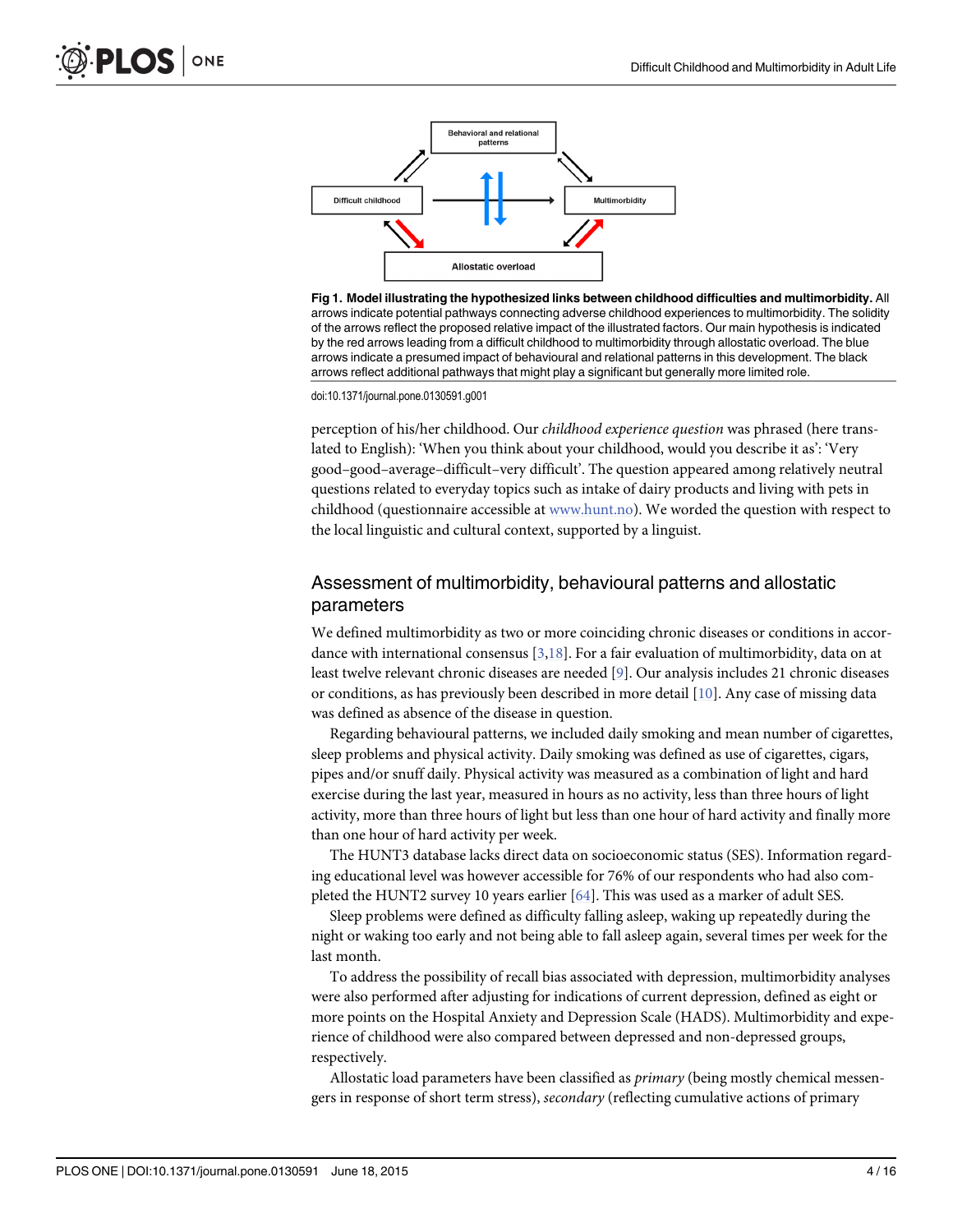<span id="page-4-0"></span>parameters in a tissue/organ-specific manner) and tertiary (emerging as clinical diseases or disorders) [\[67,68\]](#page-14-0). Somewhat different parameters have been applied and combined to estimate allostatic load in different studies [\[69\]](#page-14-0). Our analysis includes twelve secondary allostatic parameters.

For the estimation of systolic and diastolic blood pressure, heart rate and pulse pressure, HUNT3 participants using antihypertensive medication or diagnosed with cardiovascular disease were excluded to avoid medication bias. Likewise, participants reporting diabetes were excluded from estimation of serum glucose. Similar precautions were not possible for cholesterol, as information on cholesterol-lowering medication was unavailable.

#### Statistical analyses

Descriptive analyses were stratified according to childhood experience. The categorical variables were expressed as frequencies with percentages and continuous variables as means with standard deviations. Differences between childhood groups with p-trends were estimated with Mantel-Haenszel test for linear association and ANOVA test for linearity as appropriate.

Prevalences were estimated for the number of diseases in each group of childhood experience with 95% confidence intervals (CI). The same was performed for individual diseases. Mantel-Haenszel test for linear association was used to test if disease prevalence followed a gradient from very good to very difficult childhood.

Binomial logistic regression was used to assess the odds ratios (OR) of multimorbidity according to childhood experience. All logistic calculations were adjusted for age and gender. Behavioural and biological factors were then introduced to the model, both individually and in different combinations. Participants with missing data regarding allostatic parameters were excluded in all logistic regression models, but missing data on behavioural factors were coded as an additional group for precise comparison between models.

Parameters pertaining to allostatic load were analysed according to childhood experience for each gender. Means were estimated with participants reporting a very good childhood as the reference group. Deviances from the mean according to each group of childhood experience, as well as p-trend, were subsequently estimated with linear regression after adjusting for age.

SPSS statistical program (version 20) was used for all analyses.

#### Ethics Statement

Each participant in the HUNT Study signed a written consent regarding the screening and the use of data for research purposes. The study was approved by the Norwegian Data Inspectorate and the Regional Committee for Ethics in Medical Research (2010/2627-3).

#### **Results**

Data from 20 338 women and 17 274 men aged 30–69 years were analysed in accordance with their self-reported, global perception of their childhood. In total, 85.4% of the respondents characterised their childhood as very good or good, 3.3% as difficult and 0.8% as very difficult [\(Table 1\)](#page-5-0).

In general, individuals reporting a difficult or a very difficult childhood were younger (ptrend significant when stratified by gender) and more often female. Smoking was more prevalent in this group and they reported higher cigarette consumption than smokers in other groups. They also reported more sleep problems, less physical activity and a lower educational level. A significant trend was observed from very good to very difficult childhood in all baseline characteristics except for age.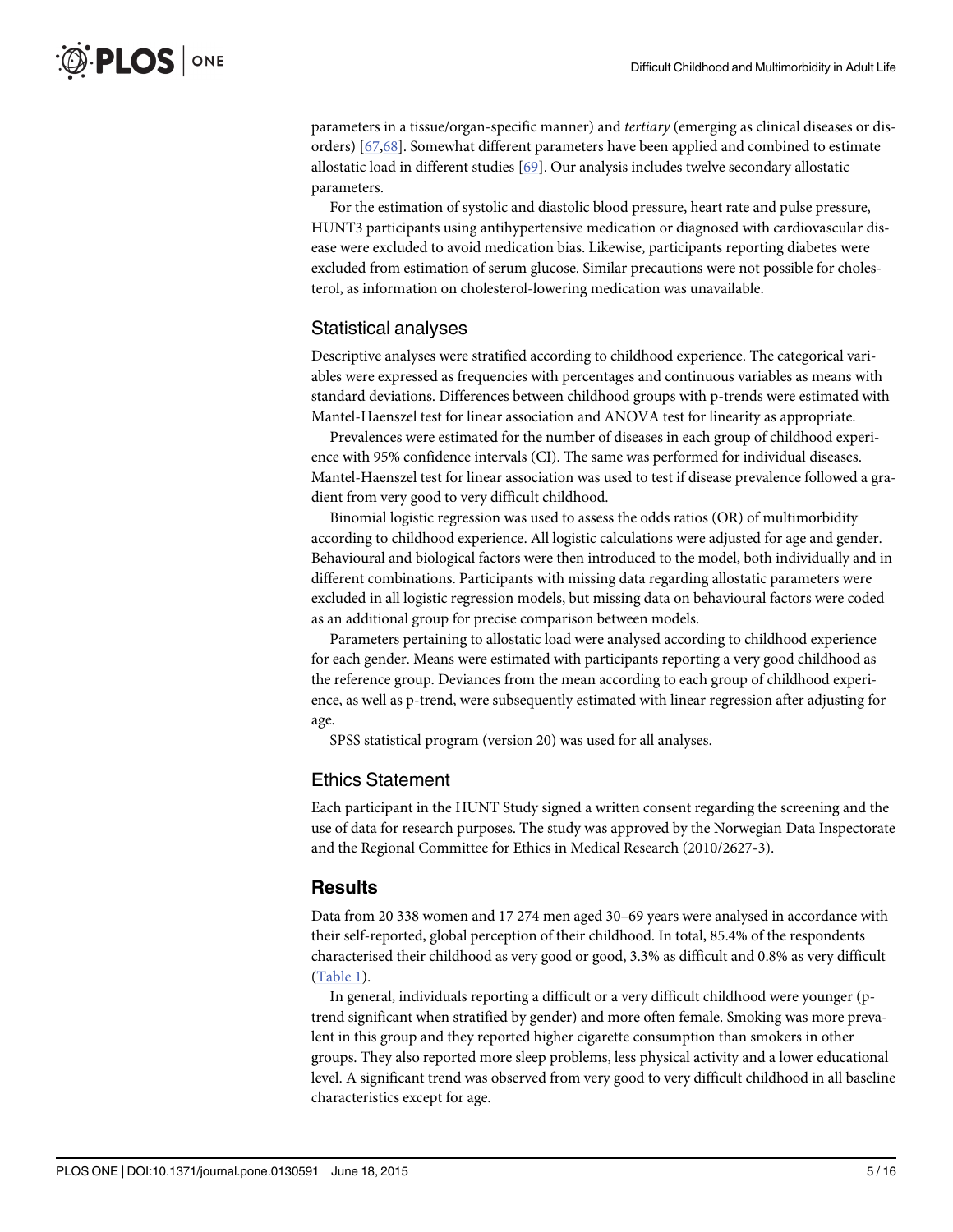<span id="page-5-0"></span>

|                               | <b>Childhood experience:</b> |                   |                     |                    |                   |          |
|-------------------------------|------------------------------|-------------------|---------------------|--------------------|-------------------|----------|
|                               | Very good                    | Good              | Average             | <b>Difficult</b>   | Very difficult    | p trend* |
| <b>Number of participants</b> | 17 759 (47.2)                | 14 351 (38.2)     | 3993(10.6)          | 1225(3.3)          | 284(0.8)          | Na       |
| Mean age                      | $50.9 \ (\pm 10.6)$          | $52.1$ (±10.6)    | $51.3 \ (\pm 10.5)$ | $49.5 (\pm 10.3)$  | 47.6 $(\pm 10.3)$ | 0.72     |
| Gender                        |                              |                   |                     |                    |                   |          |
| Female                        | 9 574 (53.9)                 | 7 463 (52.0)      | 2 328 (58.3)        | 784 (64.0)         | 189 (66.5)        | < 0.001  |
| <b>Male</b>                   | 8 185 (46.1)                 | 6 888 (48.0)      | 1665(41.7)          | 441 (36.0)         | 95(33.5)          |          |
| Daily smoking                 | 4 644 (26.2)                 | 3 881 (26.6)      | 1 116 (27.9)        | 438 (35.8)         | 123 (43.7)        | < 0.001  |
| Mean nr of cigarettes         | 11.7 $(\pm 7.2)$             | 12.1 ( $\pm$ 6.9) | $12.7 \ (\pm 7.5)$  | $13.6 \ (\pm 7.1)$ | $15.7 (\pm 10.3)$ | < 0.001  |
| Insomnia                      | 3159(17.8)                   | 3168(22.1)        | 1 131 (28.3)        | 442 (36.1)         | 113 (39.8)        | < 0.001  |
| <b>Physical activity</b>      |                              |                   |                     |                    |                   |          |
| None                          | 332(2.4)                     | 263(2.3)          | 91(2.9)             | 50(5.2)            | 17(7.6)           | < 0.001  |
| Low                           | 3191(22.7)                   | 2 765 (24.0)      | 789 (24.9)          | 237 (24.8)         | 66 (29.6)         |          |
| <b>Medium</b>                 | 4 580 (32.6)                 | 3 943 (34.3)      | 1055(33.3)          | 308 (32.3)         | 65 (29.2)         |          |
| High                          | 5 949 (42.3)                 | 4 528 (39.4)      | 1 229 (38.8)        | 360 (37.7)         | 75 (33.6)         |          |
| <b>Education</b>              |                              |                   |                     |                    |                   |          |
| Primary                       | 2 933 (21.3)                 | 2 834 (25.5)      | 753 (25.7)          | 219 (27.4)         | 49 (34.8)         | < 0.001  |
| <b>Secondary</b>              | 7 077 (51.4)                 | 5 645 (50.8)      | 1 479 (50.6)        | 421 (52.6)         | 72(51.1)          |          |
| <b>University</b>             | 3 754 (27.3)                 | 2 632 (23.7)      | 693 (23.7)          | 160(20.0)          | 20(14.2)          |          |

#### [Table 1.](#page-4-0) Baseline characteristics of participants aged 30–69 years according to childhood experience in the HUNT Study (2006–8).

Standard deviation (SD) and percentages within brackets as appropriate.

\*p trend calculated with ANOVA or Mantel-Haenszel test for linear association as appropriate.

doi:10.1371/journal.pone.0130591.t001

#### Multimorbidity and childhood experience

[Fig 2](#page-6-0) (and [S1 Table](#page-10-0)) shows the prevalence of number of diseases for each given group. Respondents characterising their childhood as very good had a lower number of diseases, with 26.3% reporting no disease, compared to 9.5% and 4.2% for those reporting a difficult and a very difficult childhood, respectively. The total prevalence of multimorbidity increased from 44.8% among respondents reporting a very good childhood to 77.1% among those with a very difficult childhood. For individuals reporting a very difficult childhood, the age adjusted prevalence ratios gradually rose to 1.90, compared to those reporting a very good childhood.

A similar trend was found for the prevalence of *individual diseases* ( $Fig 3$ ). The prevalence increased significantly with increasing degrees of childhood difficulty for all diseases, except hypertension and cancer. The increase was sevenfold for mental health problems, fourfold for chronic obstructive pulmonary disease (COPD) and dental health problems, and more than double for fibromyalgia, gastro-oesophageal reflux disease (GERD), rheumatic arthritis and asthma. The prevalence increased almost parallel in both genders, although the absolute prevalence of some diseases differed.

#### Logistic regression analyses

In the first crude model which did not include any intervening factors, the OR of multimorbidity increased from 1.20 for those with a good childhood to 5.08 (95% CI 3.63–7.11) for individuals reporting a very difficult childhood, compared to very good childhood as reference [\(Table 2\)](#page-7-0).

The behavioural factors were then introduced one by one to evaluate their association with multimorbidity ([S2 Table\)](#page-10-0). Smoking, physical activity and educational level all lowered the OR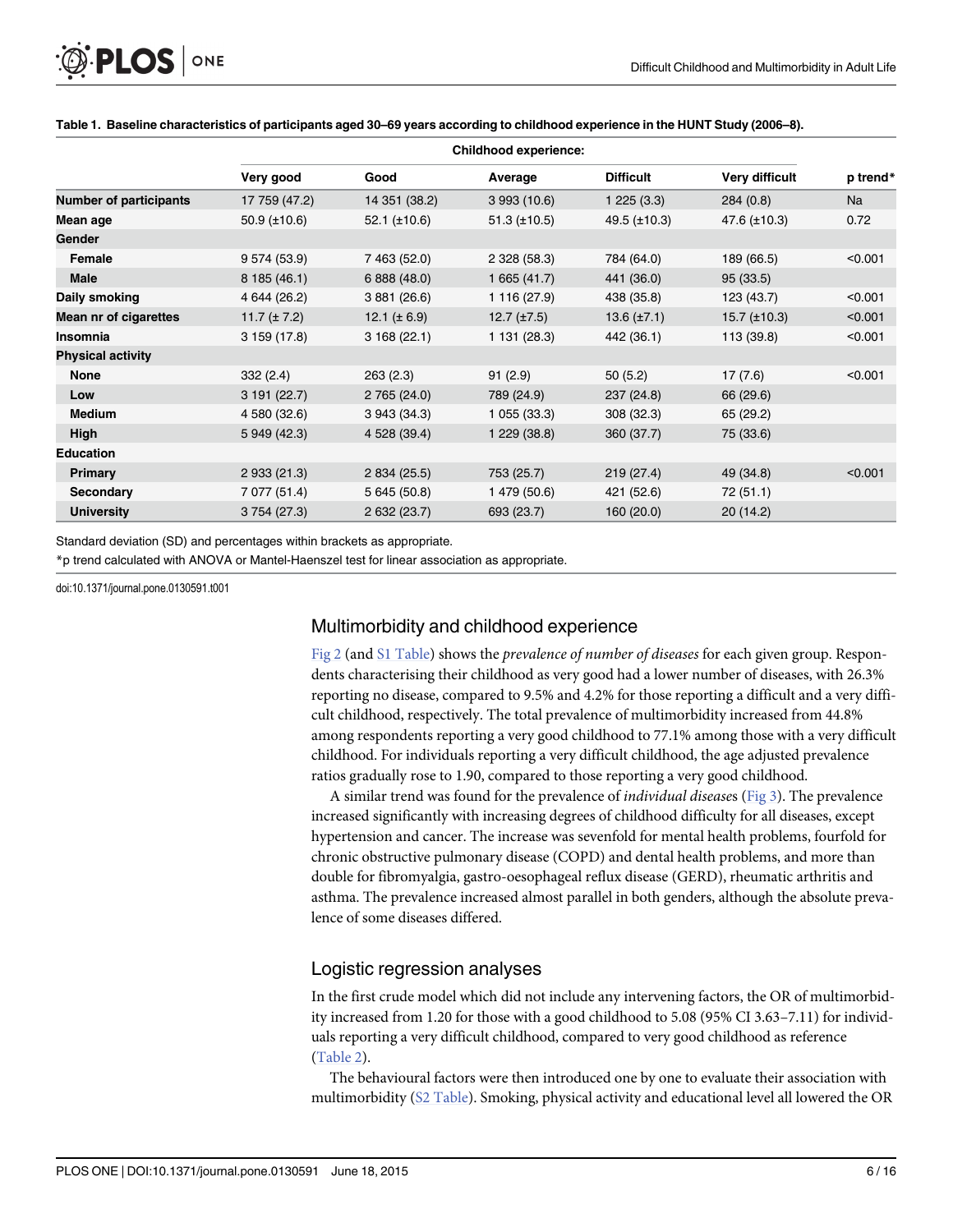

[Fig 2. N](#page-5-0)umber of diseases in adulthood (30–69y) according to childhood experience in the HUNT3 Study.

doi:10.1371/journal.pone.0130591.g002

<span id="page-6-0"></span>**PLOS** 

ONE

marginally. The strongest single factor impact was found for sleep problems with OR declining from 5.08 to 4.32 (95% CI 3.07–6.07) for participants with a very difficult childhood.

Analysed individually, the allostatic parameters showed marginal or no impact on OR ([S2](#page-10-0) [Table](#page-10-0)). When introduced to the model in combination ([Table 2-](#page-7-0) Model 3) the OR associated with a very difficult childhood declined from 5.08 to 4.73 (95% CI 3.30–7.68) with no effect on OR for the other groups of childhood experience. Combined, the behavioural factors had a stronger impact on OR in very difficult childhood (OR 3.98, Model 3). When all behavioural and allostatic factors were combined, the OR declined to 3.78 (95% CI 2.61–5.47) (Model 4).

Adjusting for current depression in the crude model reduced the OR for very difficult childhood from 5.08 to 4.52 (95% CI 3.20–6.36). In the group with current depression, 11.1% reported a difficult or a very difficult childhood, compared to 4.1% in the group in general. The prevalences of different childhood qualities and multimorbidty did not differ significantly after excluding participants reporting current depression.

#### Childhood experience and allostatic load

The mean values of eight of the 12 analysed allostatic parameters (Tables  $\frac{3}{2}$  $\frac{3}{2}$  $\frac{3}{2}$  and  $\frac{4}{2}$ ) differed according to the participants' description of their childhood ( $p<0.05$ ). Those reporting a difficult or very difficult childhood had, on average, shorter stature, larger waist circumference, higher waist hip ratio and BMI, higher resting heart rate, lower systolic blood pressure, and lower pulse pressure, compared to the other groups. Females but not males reporting a difficult childhood had significantly higher non-fasting blood glucose. Correspondingly, males but not females had a statistically significant trend towards lower diastolic blood pressure (Tables [3](#page-8-0) and [4](#page-8-0)).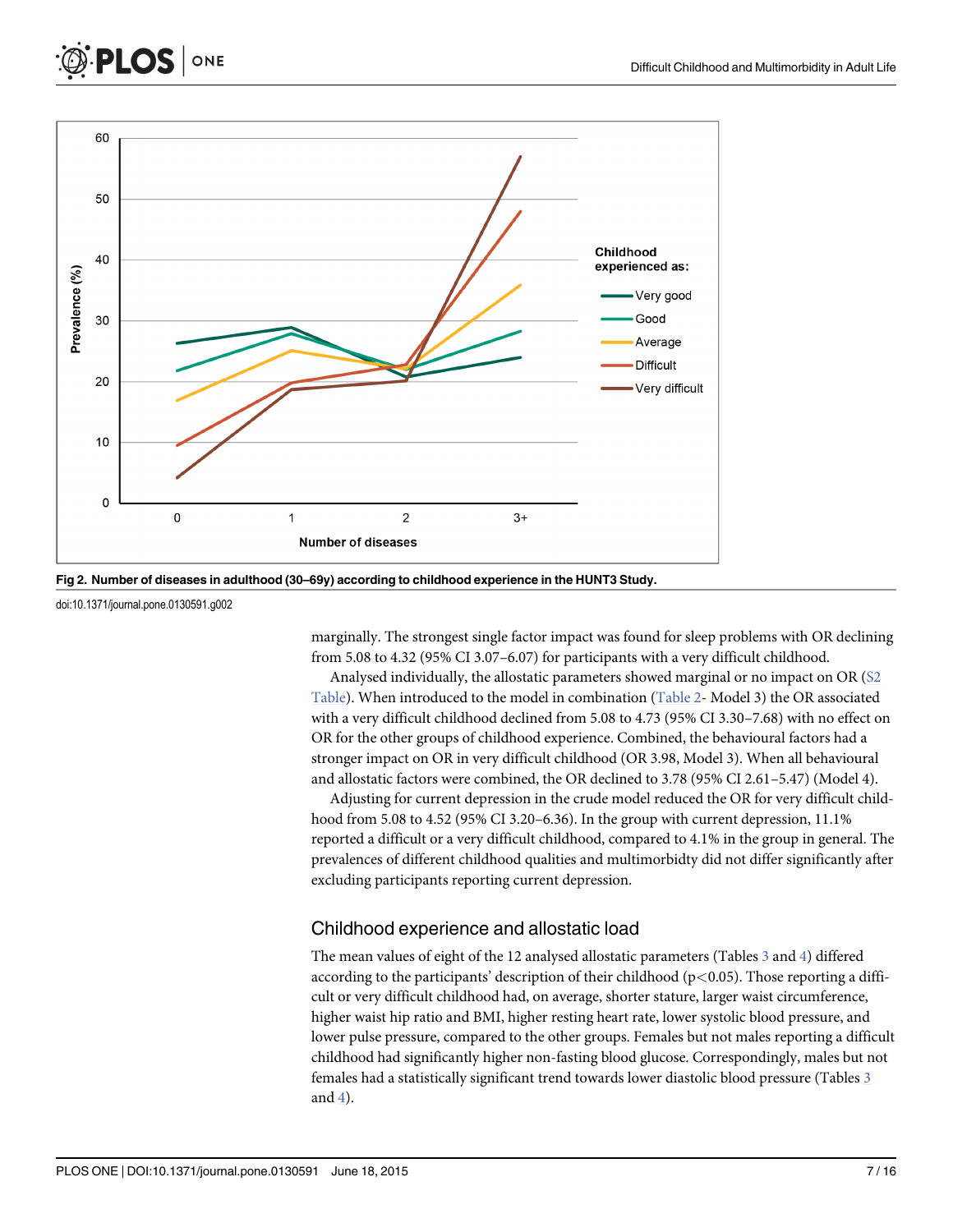<span id="page-7-0"></span>





doi:10.1371/journal.pone.0130591.g003

#### [Table 2.](#page-5-0) Logistic models for multimorbidity according to childhood experience for participants aged 30–69 years in the HUNT Study (2006–8).

| <b>Childhood experience:</b> |           |        |      |               |           |               |                  |               |                |               |
|------------------------------|-----------|--------|------|---------------|-----------|---------------|------------------|---------------|----------------|---------------|
| Very good                    |           |        | Good |               | Average   |               | <b>Difficult</b> |               | Very difficult |               |
| <b>Logistic models</b>       | <b>OR</b> | 95% CI | 0R   | 95% CI        | <b>OR</b> | 95% CI        | 0R               | 95% CI        | <b>OR</b>      | 95% CI        |
| Model 1                      | 1.0       | Ref.   | 1.20 | $1.13 - 1.26$ | 1.77      | 1.63–1.93     | 3.52             | $3.00 - 4.13$ | 5.08           | $3.63 - 7.11$ |
| Model 2                      | 1.0       | Ref.   | 1.15 | $1.09 - 1.22$ | 1.64      | $1.50 - 1.79$ | 3.00             | $2.55 - 3.53$ | 3.98           | $2.82 - 5.62$ |
| Model 3                      | 1.0       | Ref.   | 1.23 | $1.16 - 1.30$ | 1.82      | $1.67 - 2.00$ | 3.55             | $3.00 - 4.21$ | 4.71           | $3.29 - 6.75$ |
| Model 4                      | 1.0       | Ref.   | 1.19 | $1.12 - 1.26$ | 1.70      | $1.55 - 1.87$ | 3.03             | $2.54 - 3.61$ | 3.77           | $2.61 - 5.45$ |

Odds ratios (OR) and 95% confidence intervals (95% CI) with very good childhood as a reference (Ref.).

Model 1: Adjusted for age and gender; Model 2: Adjusted for age, gender, smoking, insomnia, physical activity and education; Model 3: Adjusted for age, gender and allostatic factors; Model 4: Adjusted for all factors mentioned before.

doi:10.1371/journal.pone.0130591.t002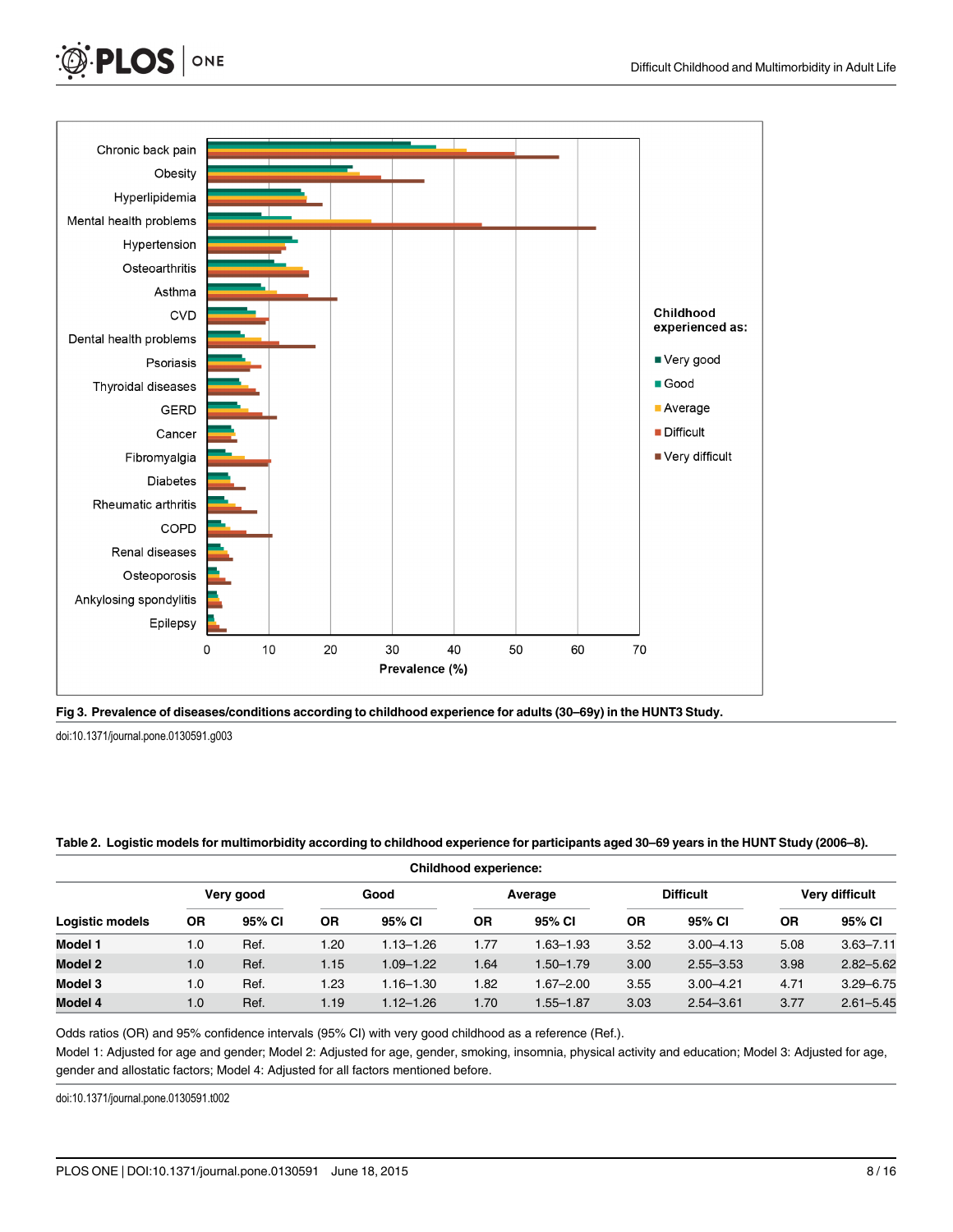<span id="page-8-0"></span>[Table 3.](#page-6-0) Age adjusted difference from reference values of secondary allostatic parameters with 95% confidence intervals (95% CI) according to childhood experience among women aged 30–69 years, in the HUNT Study (2006–8) (N = 20 338).

|                          |           | <b>Childhood experience:</b>   |                                |                                |                                |         |
|--------------------------|-----------|--------------------------------|--------------------------------|--------------------------------|--------------------------------|---------|
|                          | Very good | Good                           | Average                        | <b>Difficult</b>               | Very difficult                 |         |
| Women                    | Reference | Difference (95% CI)            | Difference (95% CI)            | Difference (95% CI)            | Difference (95% CI)            | p trend |
| Height (cm)              | 165.54    | $-0.02$ ( $-0.20$ to 0.15)     | $-0.65$ ( $-0.91$ to $-0.38$ ) | $-0.69$ ( $-1.12$ to $-0.27$ ) | $-1.71$ ( $-2.54$ to $-0.87$ ) | < 0.001 |
| Waist (cm)               | 90.36     | $-0.25$ ( $-0.63$ to 0.13)     | $0.20$ (-0.37 to 0.76)         | 1.80 (0.89 to 2.70)            | 3.93 (2.15 to 5.72)            | < 0.001 |
| <b>WHR</b>               | 0.87      | $0.00$ (0.00 to 0.00)          | $0.00$ (0.00 to 0.00)          | $0.01$ (0.01 to 0.02)          | $0.02$ (0.01 to 0.03)          | < 0.001 |
| BMI (kg/m <sup>2</sup> ) | 27.01     | $-0.16$ ( $-0.30$ to $-0.01$ ) | $0.21$ (-0.01 to 0.42)         | $0.72$ (0.37 to 1.07)          | 1.54 (0.85 to 2.23)            | < 0.001 |
| SBP (mmHg)               | 124.87    | $-0.76$ ( $-1.31$ to $-0.21$ ) | $-1.01$ ( $-1.81$ to $-0.20$ ) | $-1.65$ ( $-2.98$ to $-0.33$ ) | $0.63$ (-1.99 to 3.26)         | 0.002   |
| DBP (mmHg)               | 71.05     | $-0.50$ ( $-0.85$ to $-0.15$ ) | $-0.11$ ( $-0.63$ to 0.41)     | $-0.49$ ( $-1.34$ to 0.36)     | $0.83$ (-0.85 to 2.51)         | 0.26    |
| Heart rate               | 71.04     | $0.13$ (-0.25 to 0.50)         | $0.27$ (-0.28 to 0.82)         | $0.44$ (-0.46 to 1.35)         | 2.36 (0.59 to 4.14)            | 0.03    |
| $PP$ (mmHg)              | 91.82     | $-0.63$ ( $-1.05$ to $-0.21$ ) | $-0.43$ ( $-1.05$ to 0.19)     | $-1.19$ ( $-2.22$ to $-0.17$ ) | 1.08 ( $-0.94$ to 3.09)        | 0.03    |
| $CRP$ (mg/L)             | 2.65      | $-0.01$ ( $-0.20$ to $0.19$ )  | $0.01$ (-0.28 to 0.31)         | 0.47 (-0.01 to 0.95)           | $0.89$ (-0.04 to 1.83)         | 0.08    |
| Chol (mmol/L)            | 5.58      | $-0.01$ ( $-0.04$ to 0.02)     | $0.03$ (-0.02 to 0.07)         | $0.03$ (-0.04 to 0.11)         | $0.19(0.04 \text{ to } 0.34)$  | 0.07    |
| Glu (mmol/L)             | 5.31      | $-0.01$ ( $-0.05$ to 0.02)     | $0.00$ (-0.05 to 0.05)         | $0.11$ (0.03 to 0.18)          | $0.19(0.04 \text{ to } 0.34)$  | 0.04    |
| Crea (µmol/L)            | 75.81     | $0.08$ (-0.36 to 0.51)         | $0.00$ (-0.65 to 0.65)         | $0.38$ (-0.68 to 1.43)         | $-0.31$ ( $-2.39$ to 1.76)     | 0.73    |

WHR = Waist hip ratio; BMI = Body mass index; SBP = Systolic blood pressure; DBP: Diastolic blood pressure; PP = Pulse pressure; CRP = C-reactive protein; Chol = S-Cholesterol; Glu = Non-fasting S-glucose; Crea = S-Creatinine.

doi:10.1371/journal.pone.0130591.t003

# **Discussion**

Based on data from a large, stable and relatively affluent Norwegian population, we have documented a clear association between self-reported childhood difficulties and adult disease burden. With increasing childhood difficulties, the prevalence of multimorbidity, as well as most

| Table 4. Age adjusted difference from reference values of secondary allostatic parameters with 95% confidence intervals (95% CI) according to |  |
|-----------------------------------------------------------------------------------------------------------------------------------------------|--|
| childhood experience among men aged 30–69 years, in the HUNT Study (2006–8) (N = 17 274).                                                     |  |

|                 | <b>Childhood experience:</b> |                               |                                |                               |                                |         |  |  |  |
|-----------------|------------------------------|-------------------------------|--------------------------------|-------------------------------|--------------------------------|---------|--|--|--|
|                 | Very good                    | Good                          | Average                        | <b>Difficult</b>              | Very difficult                 |         |  |  |  |
| Men             | Reference                    | Difference (95% CI)           | Difference (95% CI)            | Difference (95% CI)           | Difference (95% CI)            | p trend |  |  |  |
| Height (cm)     | 178.56                       | $0.01$ (-0.20 to 0.21)        | $-0.27$ ( $-0.60$ to $0.07$ )  | $-0.50$ ( $-1.10$ to $0.11$ ) | $-1.87$ ( $-3.15$ to $-0.59$ ) | 0.001   |  |  |  |
| Waist (cm)      | 97.58                        | $0.09$ (-0.24 to 0.41)        | $0.66$ (0.12 to 1.19)          | 2.66 (1.69 to 3.63)           | 2.06 (0.01 to 4.11)            | < 0.001 |  |  |  |
| WHR             | 0.94                         | $0.00$ (0.00 to 0.00)         | $0.01$ (0.00 to 0.01)          | $0.02$ (0.01 to 0.02)         | $0.02$ (0.01 to 0.04)          | < 0.001 |  |  |  |
| BMI ( $kg/m2$ ) | 27.72                        | $-0.04$ ( $-0.16$ to $0.08$ ) | $0.07$ (-0.13 to 0.27)         | $0.70$ (0.34 to 1.06)         | $0.55$ (-0.21 to 1.30)         | 0.01    |  |  |  |
| SBP (mmHg)      | 131.76                       | $-0.30$ ( $-0.87$ to 0.26)    | $-0.81$ ( $-1.74$ to 0.13)     | $-1.30$ ( $-3.01$ to 0.40)    | $-3.82$ ( $-7.40$ to $-0.23$ ) | 0.007   |  |  |  |
| DBP (mmHg)      | 77.19                        | $-0.23$ ( $-0.61$ to $0.14$ ) | $-0.65$ ( $-1.27$ to $-0.03$ ) | $-0.24$ ( $-1.37$ to 0.89)    | $-2.52$ ( $-4.89$ to $-0.14$ ) | 0.01    |  |  |  |
| Heart rate      | 67.80                        | 0.35 (-0.06 to 0.77)          | $0.07$ (-0.62 to 0.75)         | 3.07 (1.82 to 4.32)           | $0.84$ (-1.80 to 3.47)         | < 0.001 |  |  |  |
| $PP$ (mmHg)     | 97.16                        | $-0.17$ ( $-0.62$ to 0.29)    | $-0.70$ ( $-1.45$ to 0.06)     | $-0.21$ ( $-1.58$ to $1.16$ ) | $-3.10$ ( $-5.98$ to $-0.22$ ) | 0.04    |  |  |  |
| CRP (mg/L)      | 2.37                         | $0.00$ (-0.19 to 0.19)        | $0.05$ (-0.26 to 0.37)         | $0.64$ (0.06 to 1.21)         | $0.15$ (-1.05 to 1.36)         | 0.19    |  |  |  |
| Chol (mmol/L)   | 5.53                         | $0.01$ (-0.02 to 0.05)        | $0.00$ (-0.05 to 0.06)         | $0.02$ (-0.08 to 0.12)        | $0.22$ (0.01 to 0.43)          | 0.24    |  |  |  |
| Glu (mmol/L)    | 5.56                         | $-0.01$ ( $-0.05$ to 0.04)    | $0.00$ (-0.07 to 0.06)         | $0.20$ (0.08 to 0.33)         | $0.12$ (-0.15 to 0.39)         | 0.11    |  |  |  |
| Crea (µmol/L)   | 90.10                        | $-0.07$ ( $-0.61$ to 047)     | $0.48$ (-1.37 to 0.41)         | $0.53$ (-1.10 to 2.17)        | $-1.80$ ( $-5.23$ to $1.64$ )  | 0.48    |  |  |  |

WHR = Waist hip ratio; BMI = Body mass index; SBP = Systolic blood pressure; DBP: Diastolic blood pressure; PP = Pulse pressure; CRP = C-reactive protein; Chol = S-Cholesterol; Glu = Non-fasting S-glucose; Crea = S-Creatinine.

doi:10.1371/journal.pone.0130591.t004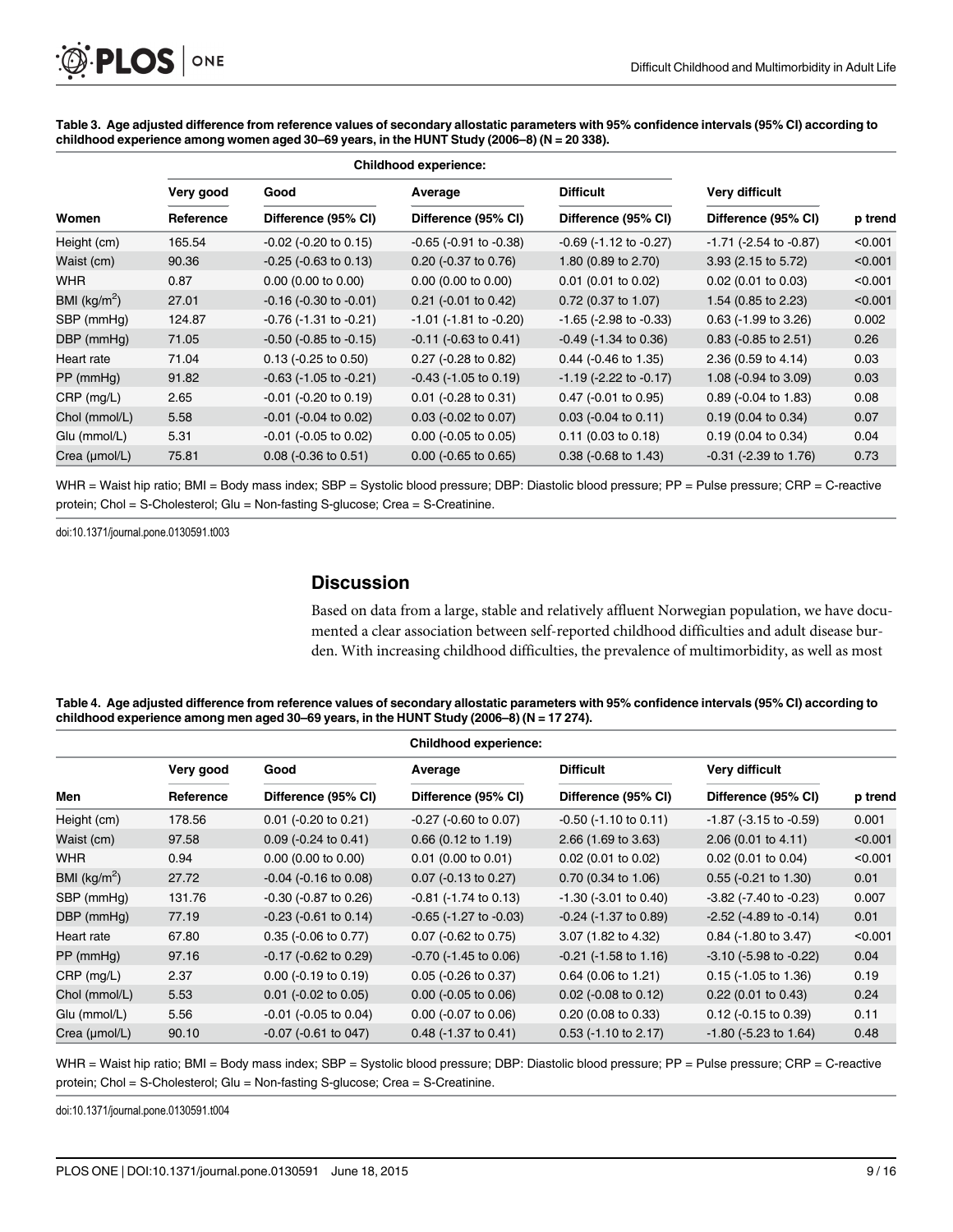<span id="page-9-0"></span>of the eligible diseases and disorders, increased in a dose-response manner. Sleep problems, physical activity and smoking habits followed a similar trend. The cross-sectional study design does not permit direct, causal inferences. Our findings are however concordant with an increasing body of evidence which links childhood adversities to ill health in a life-course perspective [\[70](#page-14-0)–[72\]](#page-14-0).

The fact that one question about subjective childhood experience gave such could yield such results, is a new finding. The approach needs further validation in other contexts, but might ultimately prove to have certain qualities in common with the single item questions about selfrated health [[73\]](#page-14-0).

Since this is a cross-sectional study, recall bias connected to the respondents' childhood cannot be ruled out. A heavy disease burden might theoretically be blamed on childhood adversities. Previous studies which have compared retrospective and prospective data on childhood adversity have however not found evidence of recall bias [[49](#page-13-0),[74](#page-14-0),[75](#page-14-0)]. The possibility is further diminished as we adjusted for current depression.

Approximately four percent of the HUNT3 study participants reported a difficult or very difficult childhood. This number is low, if compared to those that have focused on specified types of adverse events in childhood [\[52,53,](#page-13-0)[76,77](#page-14-0)]. Our global experience question is obviously different, as it addresses the respondent's personal appraisal of what might be described as the overall balance between adverse ("drain") and supporting and resilience ("gain") factors [\[78\]](#page-14-0) in childhood. The low figure might also reflect the relatively favourable socioeconomic conditions in North-Trøndelag population. A direct link between severe poverty in childhood, biological perturbations and disease in adult life has been found in several populations, including the Norwegian county Finnmark in the years 1890–1967 [\[79](#page-14-0)]. It is highly unlikely that reported childhood difficulties in HUNT3 refer to food shortage or poor housing on a comparable scale.

One important factor that can´t be evaluated in our study is the impact of parental health. Common genetic disease susceptibilities remain a potential bias that would most likely be of variable importance across the spectrum of diseases.

Concerning the measured allostatic load parameters, eight of the 12 showed an association with childhood experience. This is not surprising, as allostatic parameters are likely to change during the life-course, and we applied measurements performed in adulthood. Furthermore, not all parameters could be optimally evaluated (see [methods](#page-2-0) section). Exclusion of respondents who reported a clinician-diagnosed (and thus presumably treated) diabetes and/or medicated hypertension should lead to underestimation of serum glucose and blood pressure levels. The same applies to cholesterol, as some respondents might have been taking cholesterol-lowering drugs.

The rise in individual disease prevalence with increasing childhood difficulties varied considerably in our study, but the general trend was a dose-response association. The slope was steepest for pain conditions and mental health problems, in accord with previous studies on the health impact of childhood adversity  $[45,48,80-82]$  $[45,48,80-82]$  $[45,48,80-82]$  $[45,48,80-82]$  $[45,48,80-82]$  $[45,48,80-82]$  and compatible with a recent study on the relationship between self-rated health and allostatic load in the HUNT population [[83](#page-14-0)]. The trend was also present regarding a number of conditions where physiological dysregulation and life-style are known to interact and even enhance each other, such as obesity, diabetes, dental problems, asthma, COPD, and GERD [\[42,54,](#page-13-0)[76](#page-14-0),[84,85\]](#page-15-0). We did not find any doseresponse relationship for hypertension in our study. Some studies indicate an association between childhood adversities and hypertension [[85](#page-15-0)], but this association may be complex, as blunting of the HPA-axis can occur over time, resulting in flattening of the diurnal cortisol rhythm [[40](#page-13-0)[,86](#page-15-0)–[88\]](#page-15-0).

As the HUNT Study was conceived in accordance with the traditional biomedical focus on single disease conditions according to the 'silo' model [[19](#page-12-0)], both the researchers who designed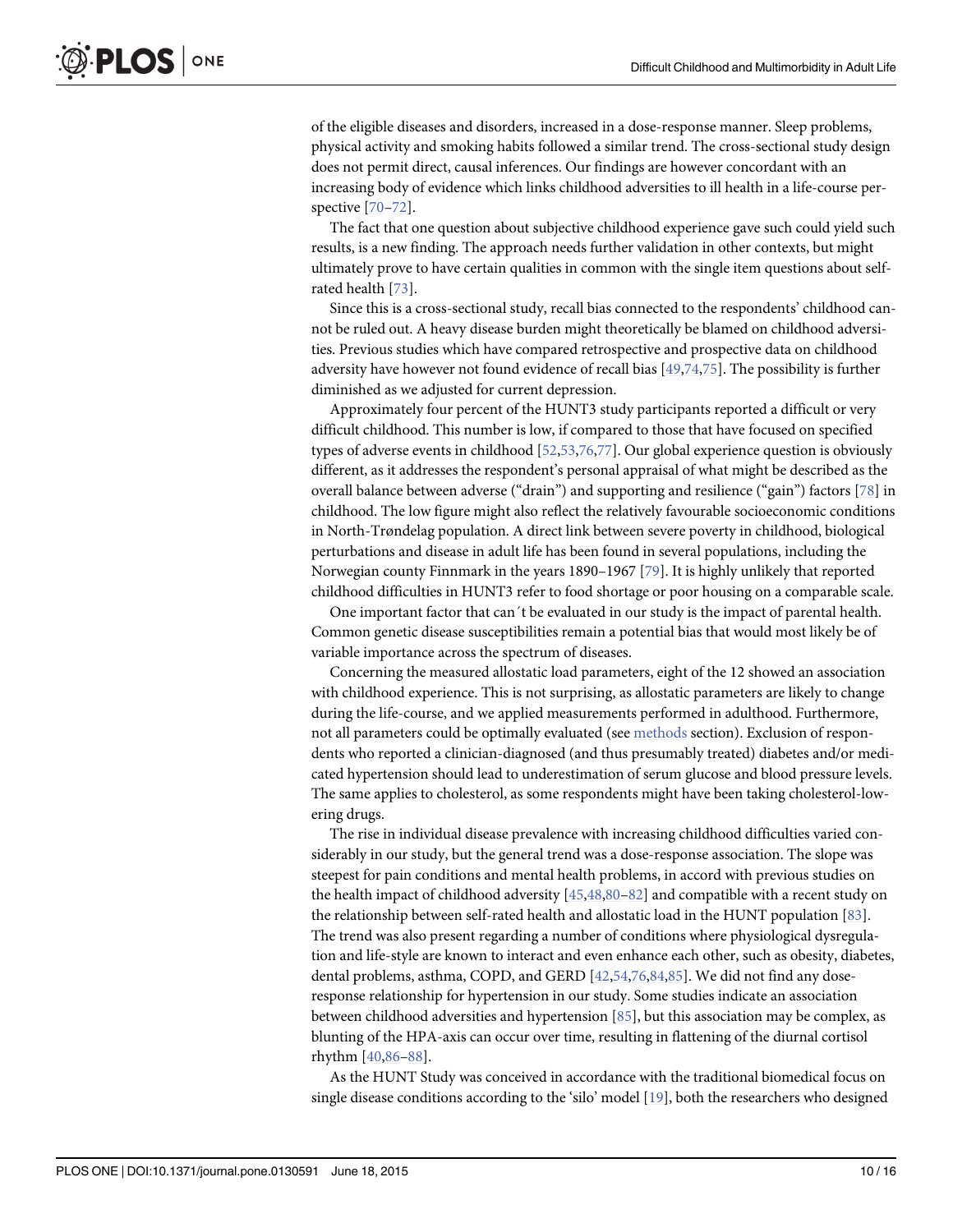<span id="page-10-0"></span>the survey and the questionnaire respondents were 'blinded' to the research question of the present study. Consequently, expectation bias can be ruled out. The fact that diagnoses are selfreported, in contrast to studies based on medical records, can be considered both a weakness and strength, depending on the chosen perspective.

The fact that the HUNT population is ethnically homogenous, with high and socially equitable access to primary healthcare  $[65]$ , might be considered a strength, as it documents that multimorbidity is a ubiquitous phenomenon in contemporary Western societies, not only related to social deprivation.

Socioeconomic status has a well documented link to multimorbidity, as previously mentioned  $[8, 16]$  $[8, 16]$  $[8, 16]$ . The lack of comprehensive SES data represents a clear weekness of our study. However, the County of North-Trøndelag has been a stable community with a less steep social gradient than many other populations [[65](#page-14-0)].

A general weakness of the HUNT3 study is the limited participation rate, which must nevertheless be seen as acceptable in a contemporary international context, especially for the age groups included in the current analysis. Participation rates were lowest in the youngest and oldest age groups, especially for young males. It is, however, relevant to notice that younger participants generally reported a higher prevalence of a very difficult childhood than older participants. This might lead to underestimation of the total multimorbidity count in the population. Furthermore, a comparison between participants and non-participants in the HUNT3 study showed that non-participants tended to have a higher prevalence of index diseases as well as a higher mortality [\[64,66\]](#page-14-0). In total, our study probably underestimates the disease burden in the overall population.

#### Conclusions and implications

Based on data from a general and relatively affluent Norwegian population, we have documented a general, graded association between self-reported childhood difficulties on the one hand and multimorbidity, individual disease burden and biological perturbations on the other. The finding is in accordance with an increasing body of research which conceptualises allostatic overload as an important route by which childhood adversities become biologically embodied [\[89\]](#page-15-0). Consequently, we argue that future research on the aetiology and demanding clinical management of multimorbidity [[90](#page-15-0)] should direct more attention to the biological impact of the patients' life experiences [[23](#page-12-0)].

From the perspective of childhood adversity research, our study applied an original oneitem "childhood experience question". The finding of a strong relation between self-reported childhood difficulties and adult disease burden indicates that this approach can have considerable epidemiological and clinical relevance, worthy of further investigation.

#### Supporting Information

[S1 Table](http://www.plosone.org/article/fetchSingleRepresentation.action?uri=info:doi/10.1371/journal.pone.0130591.s001). Gender specific prevalence of multimorbidity and age adjusted prevalence ratios (PR) with 95% confidence intervals (95% CI), associated with childhood experience in the HUNT Study (2006–8) (N = 37 612). (DOCX)

[S2 Table](http://www.plosone.org/article/fetchSingleRepresentation.action?uri=info:doi/10.1371/journal.pone.0130591.s002). Odds ratios (OR) with 95% confidence intervals (CI) of developing multimorbidity according to childhood experience for participants aged 30–69 years in the HUNT Study (2006–8) with very good childhood as a reference (Ref). All anlyses adjusted for age and gender and then according to different possible behavioural and allostatic factors. (DOCX)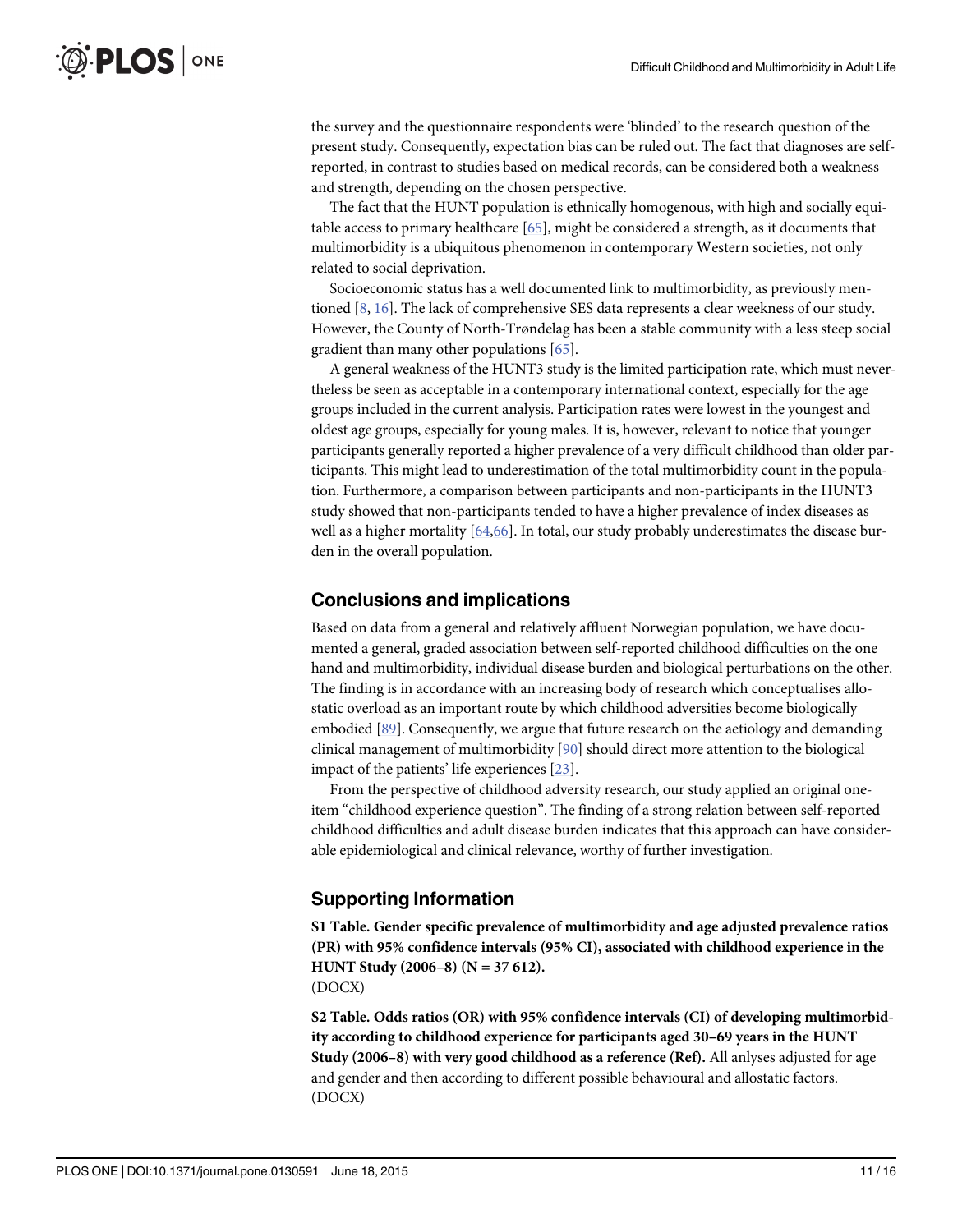#### <span id="page-11-0"></span>Acknowledgments

The Nord-Trøndelag Health Study (The HUNT Study) is a collaboration between the HUNT Research Centre (Faculty of Medicine, Norwegian University of Science and Technology NTNU), Nord-Trøndelag County Council, Central Norway Health Authority, and the Norwegian Institute of Public Health.

We thank the HUNT Research Centre for contributing data, Tom Ivar Lund Nilsen for statistical advice and Henrik Vogt for theoretical contributions.

### Author Contributions

Conceived and designed the experiments: LG ALK IH JAS MOT. Performed the experiments: SK. Analyzed the data: JAS HP MOT. Wrote the paper: MOT JAS HP LG ALK SK BM IH.

#### References

- [1.](#page-1-0) Salisbury C, Johnson L, Purdy S, Valderas JM, Montgomery AA. Epidemiology and impact of multimor-bidity in primary care: a retrospective cohort study. Br J Gen Pract. 2011; 61(582):e12-21. doi: [10.](http://dx.doi.org/10.3399/bjgp11X548929) [3399/bjgp11X548929](http://dx.doi.org/10.3399/bjgp11X548929) PMID: [21401985](http://www.ncbi.nlm.nih.gov/pubmed/21401985)
- [2.](#page-1-0) Starfield B, Lemke KW, Bernhardt T, Foldes SS, Forrest CB, Weiner JP. Comorbidity: implications for the importance of primary care in 'case' management. Ann Fam Med. 2003; 1(1):8–14. PMID: [15043174](http://www.ncbi.nlm.nih.gov/pubmed/15043174)
- [3.](#page-1-0) World Health Organization. The World Health Report 2008: Primary Health Care—Now more than ever. New York: The World Health Organization; 2008. Available: [http://www.who.int/whr/2008/en/.](http://www.who.int/whr/2008/en/)
- [4.](#page-1-0) Uijen AA, van de Lisdonk EH. Multimorbidity in primary care: prevalence and trend over the last 20 years. Eur J Gen Pract. 2008; 14 Suppl 1:28–32. doi: [10.1080/13814780802436093](http://dx.doi.org/10.1080/13814780802436093) PMID: [18949641](http://www.ncbi.nlm.nih.gov/pubmed/18949641)
- [5.](#page-1-0) Ward BW, Schiller JS. Prevalence of multiple chronic conditions among US adults: estimates from the National Health Interview Survey, 2010. Prev Chronic Dis. 2013; 10:E65. doi: [10.5888/pcd10.120203](http://dx.doi.org/10.5888/pcd10.120203) PMID: [23618545](http://www.ncbi.nlm.nih.gov/pubmed/23618545)
- [6.](#page-1-0) Institute of Medicine. Living Well with Chronic Illness—A call for Pulblic Health Action. The US Institute of Medicine, 2012.
- [7.](#page-1-0) van den Akker M, Buntinx F, Metsemakers JF, Roos S, Knottnerus JA. Multimorbidity in general practice: prevalence, incidence, and determinants of co-occurring chronic and recurrent diseases. J Clin Epidemiol. 1998; 51(5):367–375. PMID: [9619963](http://www.ncbi.nlm.nih.gov/pubmed/9619963)
- [8.](#page-1-0) Barnett K, Mercer SW, Norbury M, Watt G, Wyke S, Guthrie B. Epidemiology of multimorbidity and implications for health care, research, and medical education: a cross-sectional study. Lancet. 2012; 380(9836):37–43. doi: [10.1016/S0140-6736\(12\)60240-2](http://dx.doi.org/10.1016/S0140-6736(12)60240-2) PMID: [22579043](http://www.ncbi.nlm.nih.gov/pubmed/22579043)
- [9.](#page-3-0) Fortin M, Stewart M, Poitras ME, Almirall J, Maddocks H. A systematic review of prevalence studies on multimorbidity: toward a more uniform methodology. Ann Fam Med. 2012; 10(2):142–151. doi: [10.](http://dx.doi.org/10.1370/afm.1337) [1370/afm.1337](http://dx.doi.org/10.1370/afm.1337) PMID: [22412006](http://www.ncbi.nlm.nih.gov/pubmed/22412006)
- [10.](#page-1-0) Tomasdottir MO, Getz L, Sigurdsson JA, Petursson H, Kirkengen AL, Krokstad S, et al. Co-and multimorbidity patterns in an unselected Norwegian population: cross-sectional analysis based on the HUNT Study and theoretical reflections concerning basic medical models. Eur J Pers Cent Healthc. 2014 2(3):335–345.
- [11.](#page-1-0) Holden L, Scuffham PA, Hilton MF, Muspratt A, Ng SK, Whiteford HA. Patterns of multimorbidity in working Australians. Popul Health Metr. 2011; 9(1):15. doi: [10.1186/1478-7954-9-15](http://dx.doi.org/10.1186/1478-7954-9-15) PMID: [21635787](http://www.ncbi.nlm.nih.gov/pubmed/21635787)
- 12. Prados-Torres A, Poblador-Plou B, Calderon-Larranaga A, Gimeno-Feliu LA, Gonzalez-Rubio F, Poncel-Falco A, et al. Multimorbidity patterns in primary care: interactions among chronic diseases using factor analysis. PloS One. 2012; 7(2):e32190. doi: [10.1371/journal.pone.0032190](http://dx.doi.org/10.1371/journal.pone.0032190) PMID: [22393389](http://www.ncbi.nlm.nih.gov/pubmed/22393389)
- [13.](#page-1-0) Schafer I, Hansen H, Schon G, Hofels S, Altiner A, Dahlhaus A, et al. The influence of age, gender and socio-economic status on multimorbidity patterns in primary care. First results from the multicare cohort study. BMC Health Serv Res. 2012; 12:89. doi: [10.1186/1472-6963-12-89](http://dx.doi.org/10.1186/1472-6963-12-89) PMID: [22471952](http://www.ncbi.nlm.nih.gov/pubmed/22471952)
- [14.](#page-1-0) Fortin M, Bravo G, Hudon C, Vanasse A, Lapointe L. Prevalence of multimorbidity among adults seen in family practice. Ann Fam Med. 2005; 3(3):223–228. PMID: [15928225](http://www.ncbi.nlm.nih.gov/pubmed/15928225)
- [15.](#page-1-0) Tucker-Seeley RD, Li Y, Sorensen G, Subramanian SV. Lifecourse socioeconomic circumstances and multimorbidity among older adults. BMC Public Health. 2011; 11:313. doi: [10.1186/1471-2458-11-313](http://dx.doi.org/10.1186/1471-2458-11-313) PMID: [21569558](http://www.ncbi.nlm.nih.gov/pubmed/21569558)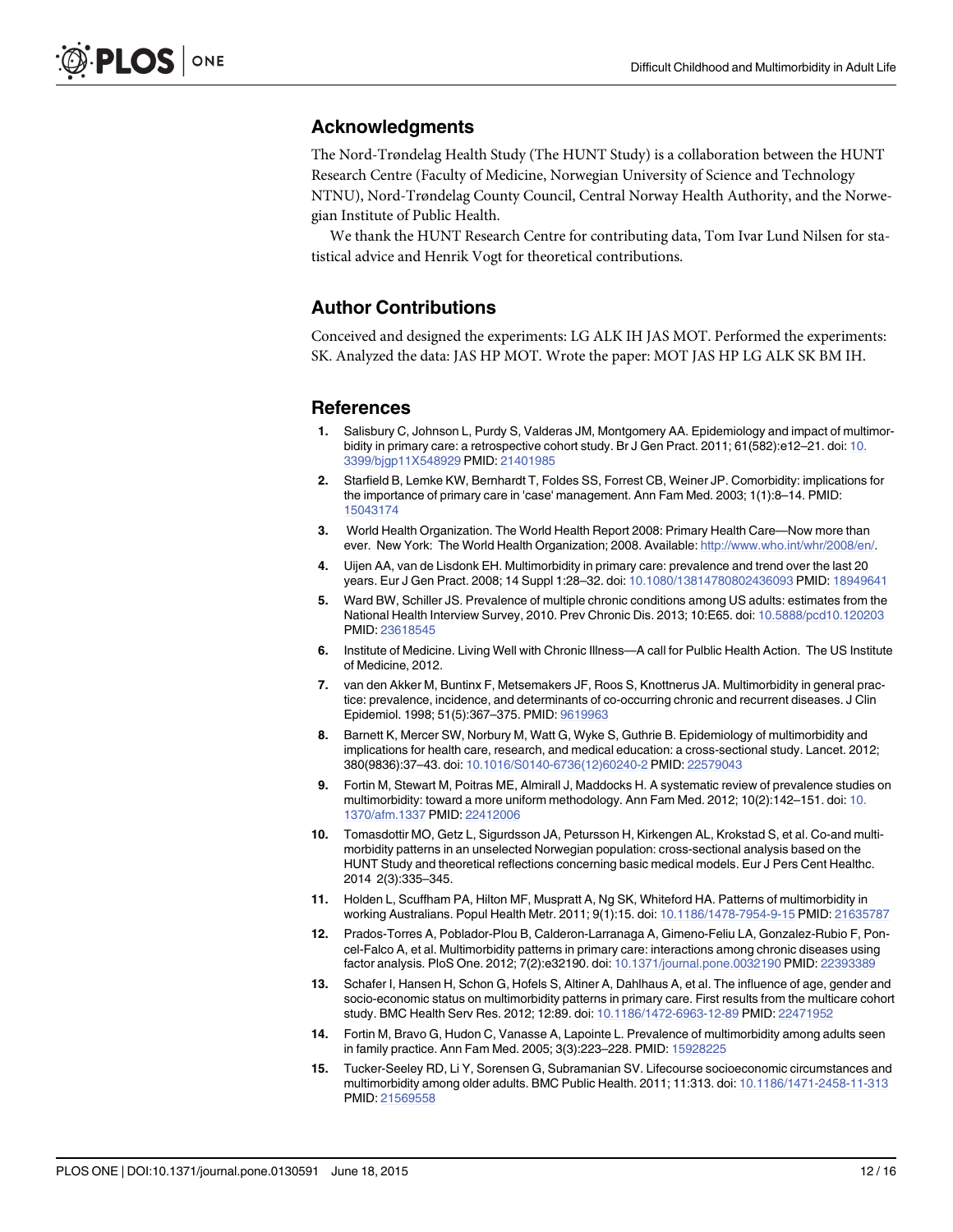- <span id="page-12-0"></span>[16.](#page-1-0) Mercer SW, Guthrie B, Furler J, Watt GC, Hart JT. Multimorbidity and the inverse care law in primary care. BMJ. 2012; 344:e4152. doi: [10.1136/bmj.e4152](http://dx.doi.org/10.1136/bmj.e4152) PMID: [22718915](http://www.ncbi.nlm.nih.gov/pubmed/22718915)
- [17.](#page-1-0) Smith SM, Soubhi H, Fortin M, Hudon C, O'Dowd T. Managing patients with multimorbidity: systematic review of interventions in primary care and community settings. BMJ. 2012; 345:e5205. doi: [10.1136/](http://dx.doi.org/10.1136/bmj.e5205) [bmj.e5205](http://dx.doi.org/10.1136/bmj.e5205) PMID: [22945950](http://www.ncbi.nlm.nih.gov/pubmed/22945950)
- [18.](#page-1-0) Mercer SW, Smith SM, Wyke S, O'Dowd T, Watt GC. Multimorbidity in primary care: developing the research agenda. Fam Pract. 2009; 26(2):79–80. doi: [10.1093/fampra/cmp020](http://dx.doi.org/10.1093/fampra/cmp020) PMID: [19287000](http://www.ncbi.nlm.nih.gov/pubmed/19287000)
- [19.](#page-9-0) Parekh AK, Barton MB. The challenge of multiple comorbidity for the US health care system. JAMA. 2010; 303(13):1303–1304. doi: [10.1001/jama.2010.381](http://dx.doi.org/10.1001/jama.2010.381) PMID: [20371790](http://www.ncbi.nlm.nih.gov/pubmed/20371790)
- [20.](#page-1-0) Mangin D, Heath I, Jamoulle M. Beyond diagnosis: rising to the multimorbidity challenge. BMJ. 2012; 344:e3526. doi: [10.1136/bmj.e3526](http://dx.doi.org/10.1136/bmj.e3526) PMID: [22695898](http://www.ncbi.nlm.nih.gov/pubmed/22695898)
- [21.](#page-1-0) Miles A, Mezzich JE. The care of the patient and the soul of the clinic: person-centered medicine as an emergent model of modern medical practice. Int J Pers Cent Med. 2011; 1:207–222.
- [22.](#page-1-0) Starfield B. Is patient-centered care the same as person-focused care? Perm J. 2011; 15(2):63–69. PMID: [21841928](http://www.ncbi.nlm.nih.gov/pubmed/21841928)
- [23.](#page-1-0) McEwen BS, Getz L. Lifetime experiences, the brain and personalized medicine: an integrative perspective. Metab. 2013; 62 Suppl 1:S20–26. doi: [10.1016/j.metabol.2012.08.020](http://dx.doi.org/10.1016/j.metabol.2012.08.020) PMID: [23009787](http://www.ncbi.nlm.nih.gov/pubmed/23009787)
- [24.](#page-1-0) Barnes PJ. Chronic obstructive pulmonary disease: effects beyond the lungs. PLoS Med. 2010; 7(3): e1000220. doi: [10.1371/journal.pmed.1000220](http://dx.doi.org/10.1371/journal.pmed.1000220) PMID: [20305715](http://www.ncbi.nlm.nih.gov/pubmed/20305715)
- 25. Kiecolt-Glaser JK, Gouin JP, Hantsoo L. Close relationships, inflammation, and health. Neurosci Biobehav Rev. 2010; 35(1):33–38. doi: [10.1016/j.neubiorev.2009.09.003](http://dx.doi.org/10.1016/j.neubiorev.2009.09.003) PMID: [19751761](http://www.ncbi.nlm.nih.gov/pubmed/19751761)
- 26. Stuart MJ, Baune BT. Depression and type 2 diabetes: inflammatory mechanisms of a psychoneuroen-docrine co-morbidity. Neurosci Biobehav Rev. 2012; 36(1):658-676. doi: [10.1016/j.neubiorev.2011.10.](http://dx.doi.org/10.1016/j.neubiorev.2011.10.001) [001](http://dx.doi.org/10.1016/j.neubiorev.2011.10.001) PMID: [22020230](http://www.ncbi.nlm.nih.gov/pubmed/22020230)
- [27.](#page-1-0) Halaris A. Inflammation, heart disease, and depression. Curr Psychiatry Rep. 2013; 15(10):400. doi: [10.1007/s11920-013-0400-5](http://dx.doi.org/10.1007/s11920-013-0400-5) PMID: [23975043](http://www.ncbi.nlm.nih.gov/pubmed/23975043)
- 28. Thayer JF, Yamamoto SS, Brosschot JF. The relationship of autonomic imbalance, heart rate variability and cardiovascular disease risk factors. Int J Cardiol. 2010; 141(2):122-131. doi: [10.1016/j.ijcard.2009.](http://dx.doi.org/10.1016/j.ijcard.2009.09.543) [09.543](http://dx.doi.org/10.1016/j.ijcard.2009.09.543) PMID: [19910061](http://www.ncbi.nlm.nih.gov/pubmed/19910061)
- 29. Boer-Martins L, Figueiredo VN, Demacq C, Martins LC, Consolin-Colombo F, Figueiredo MJ, et al. Relationship of autonomic imbalance and circadian disruption with obesity and type 2 diabetes in resistant hypertensive patients. Cardiovasc Diabetol. 2011; 10:24. doi: [10.1186/1475-2840-10-24](http://dx.doi.org/10.1186/1475-2840-10-24) PMID: [21426540](http://www.ncbi.nlm.nih.gov/pubmed/21426540)
- 30. Vinik AI, Maser RE, Ziegler D. Autonomic imbalance: prophet of doom or scope for hope? Diabet Med. 2011; 28(6):643–651. doi: [10.1111/j.1464-5491.2010.03184.x](http://dx.doi.org/10.1111/j.1464-5491.2010.03184.x) PMID: [21569084](http://www.ncbi.nlm.nih.gov/pubmed/21569084)
- [31.](#page-1-0) Emin O, Esra G, Aysegul D, Ufuk E, Ayhan S, Rusen DM. Autonomic nervous system dysfunction and their relationship with disease severity in children with atopic asthma. Respir Physiol Neurobiol. 2012; 183(3):206–210. doi: [10.1016/j.resp.2012.07.002](http://dx.doi.org/10.1016/j.resp.2012.07.002) PMID: [22789502](http://www.ncbi.nlm.nih.gov/pubmed/22789502)
- [32.](#page-1-0) Pesonen AK, Raikkonen K, Feldt K, Heinonen K, Osmond C, Phillips DI, et al. Childhood separation experience predicts HPA axis hormonal responses in late adulthood: a natural experiment of World War II. Psychoneuroendocrinology. 2010; 35(5):758–767. doi: [10.1016/j.psyneuen.2009.10.017](http://dx.doi.org/10.1016/j.psyneuen.2009.10.017) PMID: [19963324](http://www.ncbi.nlm.nih.gov/pubmed/19963324)
- 33. Lovallo WR, Farag NH, Sorocco KH, Cohoon AJ, Vincent AS. Lifetime adversity leads to blunted stress axis reactivity: studies from the Oklahoma Family Health Patterns Project. Biol Psychiatry. 2012; 71 (4):344–349. doi: [10.1016/j.biopsych.2011.10.018](http://dx.doi.org/10.1016/j.biopsych.2011.10.018) PMID: [22112928](http://www.ncbi.nlm.nih.gov/pubmed/22112928)
- [34.](#page-1-0) Ehlert U. Enduring psychobiological effects of childhood adversity. Psychoneuroendocrinology. 2013; 38(9):1850–1857. doi: [10.1016/j.psyneuen.2013.06.007](http://dx.doi.org/10.1016/j.psyneuen.2013.06.007) PMID: [23850228](http://www.ncbi.nlm.nih.gov/pubmed/23850228)
- [35.](#page-1-0) McGowan PO, Szyf M. The epigenetics of social adversity in early life: implications for mental health outcomes. Neurobiol Dis. 2010; 39(1):66–72. doi: [10.1016/j.nbd.2009.12.026](http://dx.doi.org/10.1016/j.nbd.2009.12.026) PMID: [20053376](http://www.ncbi.nlm.nih.gov/pubmed/20053376)
- [36.](#page-1-0) Feinberg AP. The epigenetic basis of common human disease. Trans Am Clin Climatol Assoc. 2013; 124:84–93. PMID: [23874013](http://www.ncbi.nlm.nih.gov/pubmed/23874013)
- [37.](#page-1-0) Blackburn EH, Epel ES. Telomeres and adversity: Too toxic to ignore. Nature. 2012; 490(7419):169– 171. doi: [10.1038/490169a](http://dx.doi.org/10.1038/490169a) PMID: [23060172](http://www.ncbi.nlm.nih.gov/pubmed/23060172)
- [38.](#page-1-0) Needham BL, Adler N, Gregorich S, Rehkopf D, Lin J, Blackburn EH, et al. Socioeconomic status, health behavior, and leukocyte telomere length in the National Health and Nutrition Examination Survey, 1999–2002. Soc Sci Med. 2013; 85:1–8. doi: [10.1016/j.socscimed.2013.02.023](http://dx.doi.org/10.1016/j.socscimed.2013.02.023) PMID: [23540359](http://www.ncbi.nlm.nih.gov/pubmed/23540359)
- [39.](#page-1-0) McEwen BS. Protective and damaging effects of stress mediators. N Engl J Med. 1998; 338(3):171– 179. PMID: [9428819](http://www.ncbi.nlm.nih.gov/pubmed/9428819)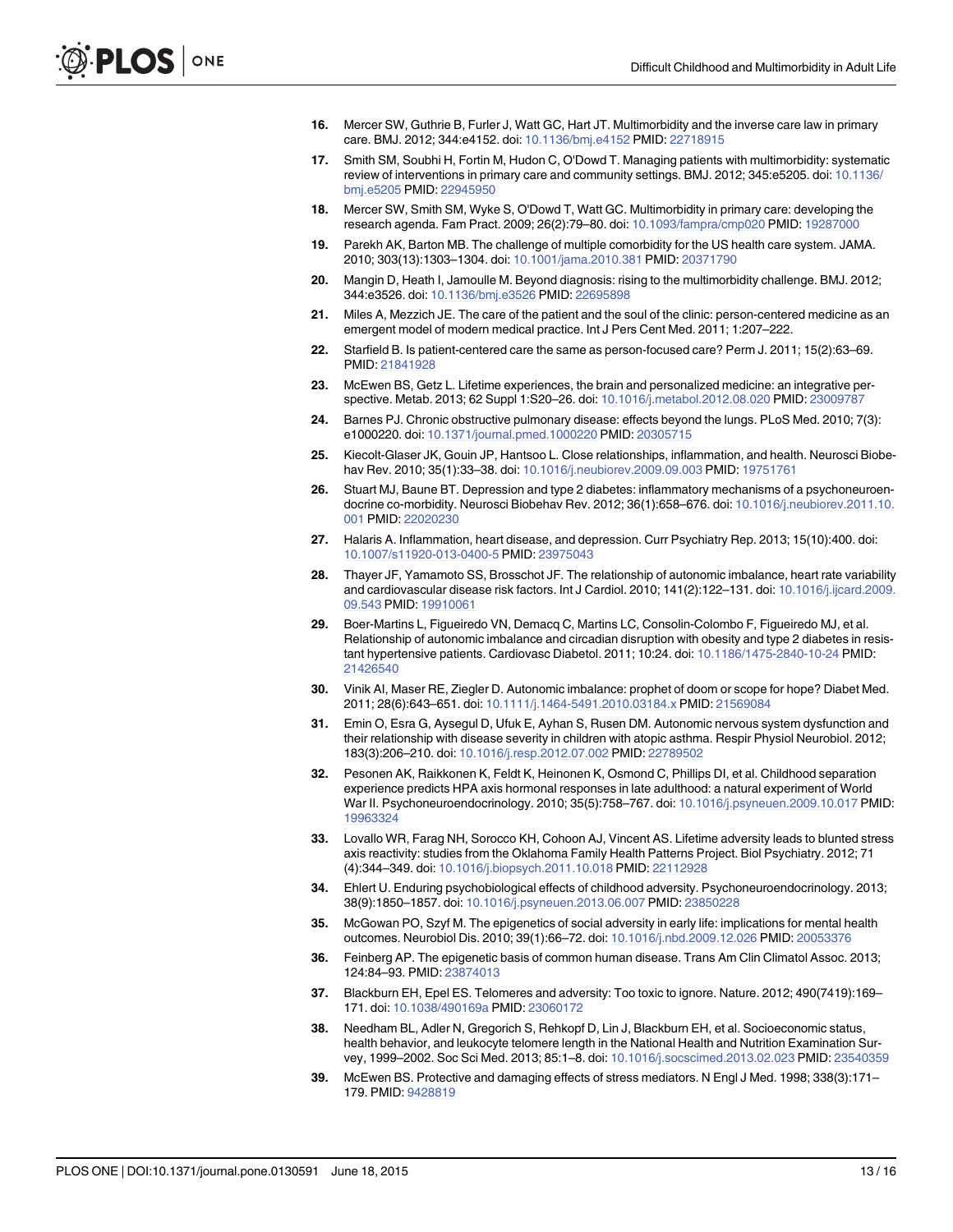- <span id="page-13-0"></span>[40.](#page-9-0) McEwen BS, Wingfield JC. The concept of allostasis in biology and biomedicine. Horm Behav. 2003; 43(1):2–15. PMID: [12614627](http://www.ncbi.nlm.nih.gov/pubmed/12614627)
- [41.](#page-2-0) McEwen BS. Protective and damaging effects of stress mediators: central role of the brain. Dialogues Clin Neurosci. 2006; 8(4):367–381. PMID: [17290796](http://www.ncbi.nlm.nih.gov/pubmed/17290796)
- [42.](#page-2-0) ACE. The Adverse Childhood Experiences Study homepage. Available: [www.cdc.gov/ace/](http://www.cdc.gov/ace/).
- [43.](#page-2-0) Felitti VJ, Anda RF, Nordenberg D, Williamson DF, Spitz AM, Edwards V, et al. Relationship of childhood abuse and household dysfunction to many of the leading causes of death in adults. The Adverse Childhood Experiences (ACE) Study. Am J Prev Med. 1998; 14(4):245–258. PMID: [9635069](http://www.ncbi.nlm.nih.gov/pubmed/9635069)
- [44.](#page-2-0) McEwen BS. Sleep deprivation as a neurobiologic and physiologic stressor: Allostasis and allostatic load. Metab. 2006; 55(10 Suppl 2):S20–23.
- [45.](#page-9-0) Sachs-Ericsson N, Cromer K, Hernandez A, Kendall-Tackett K. A review of childhood abuse, health, and pain-related problems: the role of psychiatric disorders and current life stress. J Trauma Dissociation. 2009; 10(2):170–188. doi: [10.1080/15299730802624585](http://dx.doi.org/10.1080/15299730802624585) PMID: [19333847](http://www.ncbi.nlm.nih.gov/pubmed/19333847)
- 46. Kirkengen AL. The Lived Experience of Violation: How Abused Children Become Unhealthy Adults. Bucharest: Zeta Books; 2010.
- 47. Cuijpers P, Smit F, Unger F, Stikkelbroek Y, Ten Have M, de Graaf R. The disease burden of childhood adversities in adults: a population-based study. Child Abuse Negl. 2011; 35(11):937–945. doi: [10.1016/](http://dx.doi.org/10.1016/j.chiabu.2011.06.005) [j.chiabu.2011.06.005](http://dx.doi.org/10.1016/j.chiabu.2011.06.005) PMID: [22099144](http://www.ncbi.nlm.nih.gov/pubmed/22099144)
- [48.](#page-9-0) Gonzalez A, Boyle MH, Kyu HH, Georgiades K, Duncan L, MacMillan HL. Childhood and family influences on depression, chronic physical conditions, and their comorbidity: findings from the Ontario Child Health Study. J Psychiatr Res. 2012; 46(11):1475–1482. doi: [10.1016/j.jpsychires.2012.08.004](http://dx.doi.org/10.1016/j.jpsychires.2012.08.004) PMID: [22959202](http://www.ncbi.nlm.nih.gov/pubmed/22959202)
- [49.](#page-9-0) Rich-Edwards JW, Mason S, Rexrode K, Spiegelman D, Hibert E, Kawachi I, et al. Physical and sexual abuse in childhood as predictors of early-onset cardiovascular events in women. Circulation. 2012; 126 (8):920–927. doi: [10.1161/CIRCULATIONAHA.111.076877](http://dx.doi.org/10.1161/CIRCULATIONAHA.111.076877) PMID: [22787111](http://www.ncbi.nlm.nih.gov/pubmed/22787111)
- [50.](#page-2-0) Brent DA, Silverstein M. Shedding light on the long shadow of childhood adversity. JAMA. 2013; 309 (17):1777–1778. doi: [10.1001/jama.2013.4220](http://dx.doi.org/10.1001/jama.2013.4220) PMID: [23632718](http://www.ncbi.nlm.nih.gov/pubmed/23632718)
- 51. Das-Munshi J, Clark C, Dewey ME, Leavey G, Stansfeld SA, Prince MJ. Does childhood adversity account for poorer mental and physical health in second-generation Irish people living in Britain? Birth cohort study from Britain (NCDS). BMJ open. 2013; 3(3).
- [52.](#page-9-0) Kelly-Irving M, Lepage B, Dedieu D, Bartley M, Blane D, Grosclaude P, et al. Adverse childhood experiences and premature all-cause mortality. Eur J Epidemiol. 2013; 28(9):721–734. doi: [10.1007/s10654-](http://dx.doi.org/10.1007/s10654-013-9832-9) [013-9832-9](http://dx.doi.org/10.1007/s10654-013-9832-9) PMID: [23887883](http://www.ncbi.nlm.nih.gov/pubmed/23887883)
- [53.](#page-9-0) Mason SM, Flint AJ, Field AE, Austin SB, Rich-Edwards JW. Abuse victimization in childhood or adolescence and risk of food addiction in adult women. Obesity. 2013; 21(12):E775–781. doi: [10.1002/oby.](http://dx.doi.org/10.1002/oby.20500) [20500](http://dx.doi.org/10.1002/oby.20500) PMID: [23637085](http://www.ncbi.nlm.nih.gov/pubmed/23637085)
- [54.](#page-2-0) Lee C, Tsenkova V, Carr D. Childhood trauma and metabolic syndrome in men and women. Soc Sci Med. 2014; 105c:122–130.
- 55. Garner AS, Shonkoff JP. Early childhood adversity, toxic stress, and the role of the pediatrician: translating developmental science into lifelong health. Pediatrics. 2012; 129(1):e224–231. doi: [10.1542/](http://dx.doi.org/10.1542/peds.2011-2662) [peds.2011-2662](http://dx.doi.org/10.1542/peds.2011-2662) PMID: [22201148](http://www.ncbi.nlm.nih.gov/pubmed/22201148)
- 56. Carlsson E, Frostell A, Ludvigsson J, Faresjo M. Psychological stress in children may alter the immune response. J Immunol. 2014; 192(5):2071–2081. doi: [10.4049/jimmunol.1301713](http://dx.doi.org/10.4049/jimmunol.1301713) PMID: [24501202](http://www.ncbi.nlm.nih.gov/pubmed/24501202)
- 57. Savolainen K, Eriksson JG, Kananen L, Kajantie E, Pesonen AK, Heinonen K, et al. Associations between early life stress, self-reported traumatic experiences across the lifespan and leukocyte telomere length in elderly adults. Biol Psychol. 2014; 97:35–42. doi: [10.1016/j.biopsycho.2014.02.002](http://dx.doi.org/10.1016/j.biopsycho.2014.02.002) PMID: [24530884](http://www.ncbi.nlm.nih.gov/pubmed/24530884)
- 58. Starkweather AR, Alhaeeri AA, Montpetit A, Brumelle J, Filler K, Montpetit M, et al. An integrative review of factors associated with telomere length and implications for biobehavioral research. Nurs Res. 2014; 63(1):36–50. doi: [10.1097/NNR.0000000000000009](http://dx.doi.org/10.1097/NNR.0000000000000009) PMID: [24335912](http://www.ncbi.nlm.nih.gov/pubmed/24335912)
- [59.](#page-2-0) Blair C, Raver CC, Granger D, Mills-Koonce R, Hibel L. Allostasis and allostatic load in the context of poverty in early childhood. Dev Psychopathol. 2011; 23(3):845-857. doi: [10.1017/](http://dx.doi.org/10.1017/S0954579411000344) [S0954579411000344](http://dx.doi.org/10.1017/S0954579411000344) PMID: [21756436](http://www.ncbi.nlm.nih.gov/pubmed/21756436)
- [60.](#page-2-0) Shonkoff JP, Boyce WT, McEwen BS. Neuroscience, molecular biology, and the childhood roots of health disparities: building a new framework for health promotion and disease prevention. JAMA. 2009; 301(21):2252–2259. doi: [10.1001/jama.2009.754](http://dx.doi.org/10.1001/jama.2009.754) PMID: [19491187](http://www.ncbi.nlm.nih.gov/pubmed/19491187)
- 61. Shonkoff JP, Garner AS. The lifelong effects of early childhood adversity and toxic stress. Pediatrics. 2012; 129(1):e232–246. doi: [10.1542/peds.2011-2663](http://dx.doi.org/10.1542/peds.2011-2663) PMID: [22201156](http://www.ncbi.nlm.nih.gov/pubmed/22201156)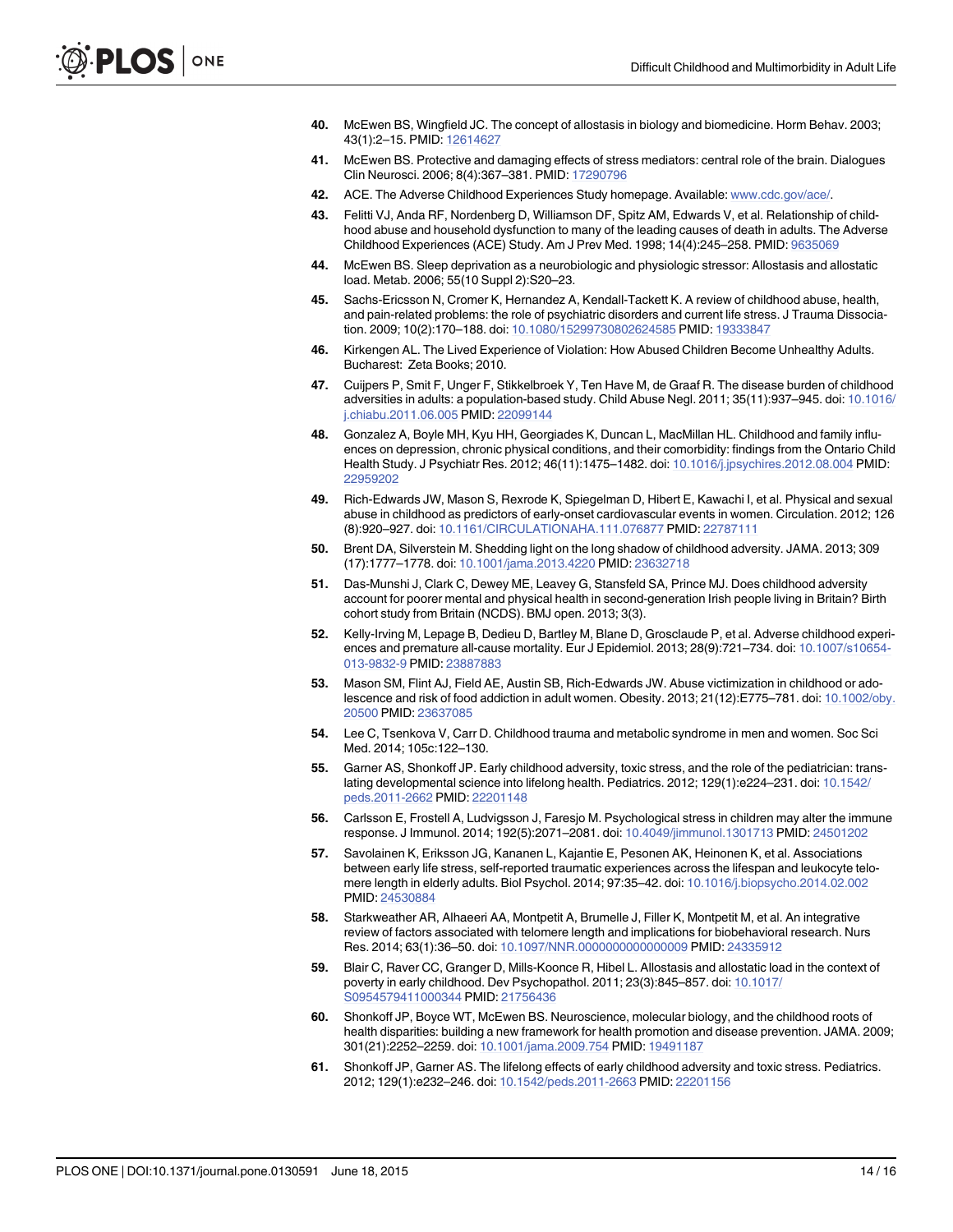- <span id="page-14-0"></span>62. Danese A, McEwen BS. Adverse childhood experiences, allostasis, allostatic load, and age-related disease. Physiol Beha. 2012; 106(1):29–39.
- [63.](#page-2-0) Gruenewald TL, Karlamangla AS, Hu P, Stein-Merkin S, Crandall C, Koretz B, et al. History of socioeconomic disadvantage and allostatic load in later life. Soc Sci Med. 2012; 74(1):75–83. doi: [10.1016/j.](http://dx.doi.org/10.1016/j.socscimed.2011.09.037) [socscimed.2011.09.037](http://dx.doi.org/10.1016/j.socscimed.2011.09.037) PMID: [22115943](http://www.ncbi.nlm.nih.gov/pubmed/22115943)
- [64.](#page-2-0) Krokstad S, Langhammer A, Hveem K, Holmen T, Midthjell K, Stene T, et al. Cohort Profile: The HUNT Study, Norway. Int J Epidemiol. 2013; 42(4):968–977. doi: [10.1093/ije/dys095](http://dx.doi.org/10.1093/ije/dys095) PMID: [22879362](http://www.ncbi.nlm.nih.gov/pubmed/22879362)
- [65.](#page-2-0) Vikum E, Krokstad S, Westin S. Socioeconomic inequalities in health care utilisation in Norway: the population-based HUNT3 survey. Int J Equity Health. 2012; 11:48. doi: [10.1186/1475-9276-11-48](http://dx.doi.org/10.1186/1475-9276-11-48) PMID: [22909009](http://www.ncbi.nlm.nih.gov/pubmed/22909009)
- [66.](#page-2-0) Langhammer A, Krokstad S, Romundstad P, Heggland J, Holmen J. The HUNT study: participation is associated with survival and depends on socioeconomic status, diseases and symptoms. BMC Med Res Methodol. 2012; 12:143. doi: [10.1186/1471-2288-12-143](http://dx.doi.org/10.1186/1471-2288-12-143) PMID: [22978749](http://www.ncbi.nlm.nih.gov/pubmed/22978749)
- [67.](#page-4-0) Beckie TM. A systematic review of allostatic load, health, and health disparities. Biol Res Nurs. 2012; 14(4):311–346. PMID: [23007870](http://www.ncbi.nlm.nih.gov/pubmed/23007870)
- [68.](#page-4-0) McEwen BS. Biomarkers for assessing population and individual health and disease related to stress and adaptation. Metab. 2015; 64(3 Suppl 1):S2–s10.
- [69.](#page-4-0) Juster RP, McEwen BS, Lupien SJ. Allostatic load biomarkers of chronic stress and impact on health and cognition. Neurosci Biobehav Rev. 2010; 35(1):2–16. doi: [10.1016/j.neubiorev.2009.10.002](http://dx.doi.org/10.1016/j.neubiorev.2009.10.002) PMID: [19822172](http://www.ncbi.nlm.nih.gov/pubmed/19822172)
- [70.](#page-9-0) Barboza Solis C, Kelly-Irving M, Fantin R, Darnaudery M, Torrisani J, Lang T, et al. Adverse childhood experiences and physiological wear-and-tear in midlife: Findings from the 1958 British birth cohort. Proc Natl Acad Sci U S A. 2015; 112(7):E738–746. doi: [10.1073/pnas.1417325112](http://dx.doi.org/10.1073/pnas.1417325112) PMID: [25646470](http://www.ncbi.nlm.nih.gov/pubmed/25646470)
- 71. Chapman DP, Wheaton AG, Anda RF, Croft JB, Edwards VJ, Liu Y, et al. Adverse childhood experiences and sleep disturbances in adults. Sleep med. 2011; 12(8):773–779. doi: [10.1016/j.sleep.2011.](http://dx.doi.org/10.1016/j.sleep.2011.03.013) [03.013](http://dx.doi.org/10.1016/j.sleep.2011.03.013) PMID: [21704556](http://www.ncbi.nlm.nih.gov/pubmed/21704556)
- [72.](#page-9-0) Widom CS, Horan J, Brzustowicz L. Childhood maltreatment predicts allostatic load in adulthood. Child Abuse Negl. 2015.
- [73.](#page-9-0) Schnittker J, Bacak V. The increasing predictive validity of self-rated health. PloS One. 2014; 9(1): e84933. doi: [10.1371/journal.pone.0084933](http://dx.doi.org/10.1371/journal.pone.0084933) PMID: [24465452](http://www.ncbi.nlm.nih.gov/pubmed/24465452)
- [74.](#page-9-0) Rich-Edwards JW, Spiegelman D, Lividoti Hibert EN, Jun HJ, Todd TJ, Kawachi I, et al. Abuse in childhood and adolescence as a predictor of type 2 diabetes in adult women. Am J Prev Med. 2010; 39 (6):529–536. doi: [10.1016/j.amepre.2010.09.007](http://dx.doi.org/10.1016/j.amepre.2010.09.007) PMID: [21084073](http://www.ncbi.nlm.nih.gov/pubmed/21084073)
- [75.](#page-9-0) Hardt J, Vellaisamy P, Schoon I. Sequelae of prospective versus retrospective reports of adverse childhood experiences. Psychol Rep. 2010; 107(2):425–440. PMID: [21117468](http://www.ncbi.nlm.nih.gov/pubmed/21117468)
- [76.](#page-9-0) Korkeila J, Lietzen R, Sillanmaki LH, Rautava P, Korkeila K, Kivimaki M, et al. Childhood adversities and adult-onset asthma: a cohort study. BMJ Open. 2012; 2(5).
- [77.](#page-9-0) Sethi D, Bellis M, Hughes K, Gilbert R, Mitis F, Galea G. European report on preventing child maltreatment. Europe: World Health Organization, 2013.
- [78.](#page-9-0) Karatsoreos IN, McEwen BS. Annual Research Review: The neurobiology and physiology of resilience and adaptation across the life course. J Child Psychol Psychiatry. 2013; 54(4):337–347. doi: [10.1111/](http://dx.doi.org/10.1111/jcpp.12054) [jcpp.12054](http://dx.doi.org/10.1111/jcpp.12054) PMID: [23517425](http://www.ncbi.nlm.nih.gov/pubmed/23517425)
- [79.](#page-9-0) Forsdahl A. Observations throwing light on the high mortality in the county of Finnmark. Is the high mortality today a late effect of very poor living conditions in childhood and adolescence? Int J Epidemiol. 2002; 31(2):302–308. PMID: [11980784](http://www.ncbi.nlm.nih.gov/pubmed/11980784)
- [80.](#page-9-0) Miller GE, Cole SW. Clustering of depression and inflammation in adolescents previously exposed to childhood adversity. Biol Psychiatry. 2012; 72(1):34–40. doi: [10.1016/j.biopsych.2012.02.034](http://dx.doi.org/10.1016/j.biopsych.2012.02.034) PMID: [22494534](http://www.ncbi.nlm.nih.gov/pubmed/22494534)
- 81. Chaloner A, Greenwood-Van Meerveld B. Early life adversity as a risk factor for visceral pain in later life: importance of sex differences. Front Neurosci. 2013; 7:13. doi: [10.3389/fnins.2013.00013](http://dx.doi.org/10.3389/fnins.2013.00013) PMID: [23407595](http://www.ncbi.nlm.nih.gov/pubmed/23407595)
- [82.](#page-9-0) Fryers T, Brugha T. Childhood determinants of adult psychiatric disorder. Clin Pract Epidemiol Ment Health. 2013; 9:1–50. doi: [10.2174/1745017901309010001](http://dx.doi.org/10.2174/1745017901309010001) PMID: [23539489](http://www.ncbi.nlm.nih.gov/pubmed/23539489)
- [83.](#page-9-0) Vie TL, Hufthammer KO, Holmen TL, Meland E, Breidablik HJ. Is self-rated health a stable and predictive factor for allostatic load in early adulthood? Findings from the Nord Trondelag Health Study (HUNT). Soc Sci Medicine. 2014; 117c:1–9.